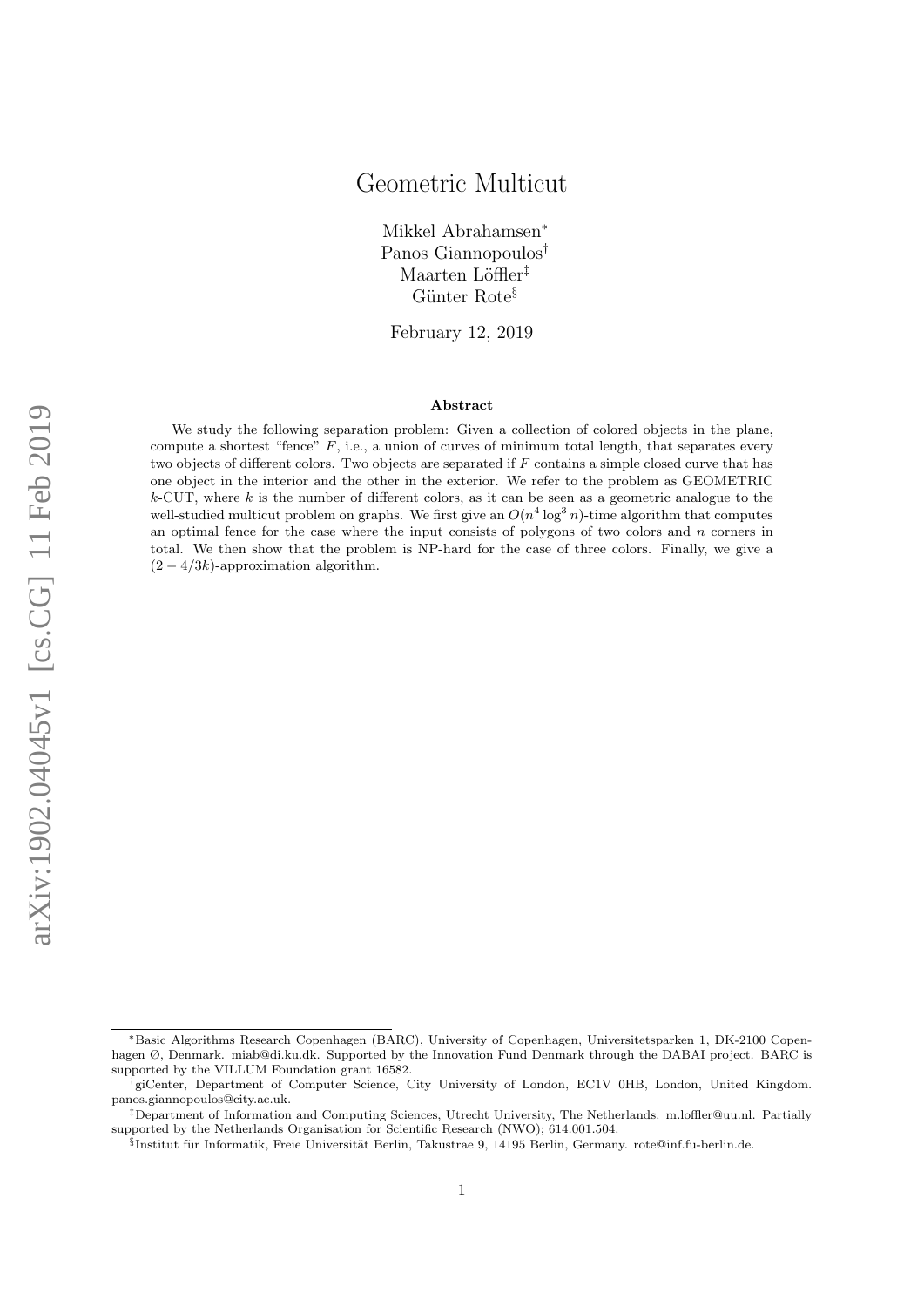<span id="page-1-0"></span>

<span id="page-1-1"></span>Figure 1: An instance with  $k = 2$  sets, red and green, with two disks each; the big green disk is only partially shown. The optimal cover has a hippodrome-shaped red set, with the small green disk as a hole, and an unbounded green set. The fence  $F$  has two components: the boundary of the hippodrome and the boundary of the small green disk.



Figure 2: An instance of GEOMETRIC 3-CUT and an optimal fence in black. The fence contains a cycle that does not touch any object. The grey fence shows how the cycle can be shrunk without changing the total length of the fence (Lemma [2\)](#page-2-0).

## 1 Introduction

**Problem Definition.** We are given  $k$  pairwise interior-disjoint, not necessarily connected, sets  $B_1, B_2, \ldots, B_k$  in the plane. We want to find a covering of the plane  $\mathbb{R}^2 = \bar{B}_1 \cup \bar{B}_2 \cup \cdots \cup \bar{B}_k$  such that the sets  $\bar{B}_i$  are closed and interior-disjoint,  $B_i \subseteq \bar{B}_i$  and the total length of the boundary  $F = \bigcup_{i=1}^k \partial \bar{B}_i$ between the different sets  $\bar{B}_i$  is minimized.

We think of the k sets  $B_i$  as having k different colors and each set  $B_i$  as a union of simple geometric objects like circular disks and simple polygons. Examples are shown in Figure [1](#page-1-0) and Figure [2.](#page-1-1) We call  $\bar{B}_i$ the *territory* of color i. The "fence"  $F$  is the set of points that separates the territories. (Alternatively,  $F$  is the set of points belonging to more than one territory.) As we can see, a territory can have more than one connected component.

An alternative view of the problem concentrates on the fence: A fence is defined as a union of curves F such that each connected component of  $\mathbb{R}^2 \setminus F$  intersects at most one set  $B_i$ . An interior-disjoint covering as defined above gives, by definition, such a fence. Likewise, a fence  $F$  induces such a covering, by assigning each connected component of  $\mathbb{R}^2 \setminus F$  to an appropriate territory  $\bar{B}_i$ . The total length of a fence  $F$  is also called the *cost* of  $F$  and is denoted as  $|F|$ .

In our paper, we will focus on the case where the input consists of simple polygons (with disjoint interiors) where the corners have rational coordinates. We denote this problem as  $GEOMETRIC$  k-CUT, Each input polygon is called an *object*. We use n to denote the total number of corners of the input polygons. We count the corners with multiplicity so that if a point is a corner of more objects, it is counted for each object individually.

The results can be extended to more general shapes as long as they are reasonably well behaved.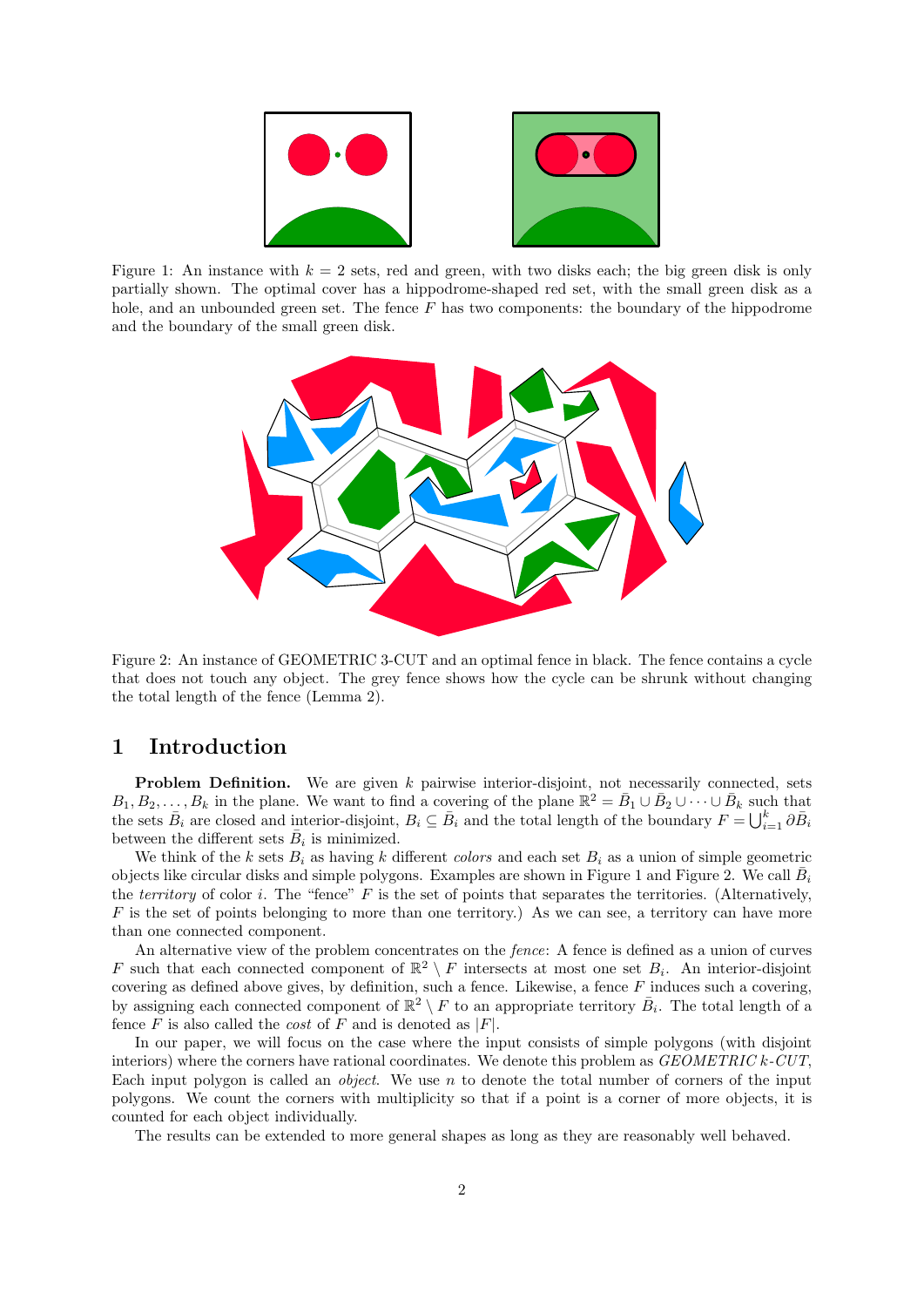Even in this simple setting, the problem poses both geometric and combinatorial difficulties. A set  $B_i$  can consist of disconnected pieces, and the combinatorial challenge is to choose which of the pieces should be grouped into the same component of  $\bar{B}_i$ . The geometric task is to construct a network of curves that surrounds the given groups of objects and thus separates the groups from each other. For  $k = 2$  colors, optimal fences consist of geodesic curves around obstacles, which are well understood. As soon as the number  $k$  of colors exceeds 2, the geometry becomes more complicated, and the problem acquires traits of the geometric Steiner tree problem, as shown by the example in Figure [2.](#page-1-1)

The problem of enclosing a set of objects by a shortest system of fences has been considered with a single set  $B_1$  by Abrahamsen et al. [\[1\]](#page-22-0). The task is to "enclose" the components of  $B_1$  by a shortest system of fences. This can be formulated as a special case of our problem with  $k = 2$  colors: We add an additional set  $B_2$ , far away from  $B_1$  and large enough so that it is never optimal to enclose  $B_2$ . Thus, we have to enclose all components of  $B_1$  and separate them from the unbounded region. In this setting, there will be no nested fences. Abrahamsen et al. gave an algorithm with running time  $O(n \text{ polylog } n)$ for the case where the input consists of  $n$  unit disks.

**Our Results.** In Section [3,](#page-3-0) we show how to solve the case with  $k = 2$  colors in time  $O(n^4 \log^3 n)$ . The algorithm works by reducing the problem to the multiple-source multiple-sink maximum flow prob-lem in a planar graph. In Section [4,](#page-4-0) we show that already the case with  $k = 3$  colors is NP-hard by a reduction from PLANAR POSITIVE 1-IN-3-SAT.

In Section [5,](#page-18-0) we discuss approximation algorithms. We first compare the optimal fence  $F_A$  consisting of line segments between corners of input polygons to the unrestricted optimal fence  $F^*$ . We show that  $|F_A|$  ≤ 4/3⋅ $|F^*|$ . After applying a  $(3/2-1/k)$ -approximation algorithm for the k-terminal multiway cut problem [\[4\]](#page-22-1), we obtain a polynomial-time  $(2 - \frac{4}{3k})$ -approximation algorithm for GEOMETRIC k-CUT (Theorem [16\)](#page-22-2).

## 2 Structure of Optimal Fences

<span id="page-2-1"></span>**Lemma 1.** An optimal fence  $F^*$  is a union of (not necessarily disjoint) closed curves, disjoint from the interior of the objects. Furthermore,  $F^*$  is the union of straight line segments of positive length. Consider two non-collinear line segments  $\ell_1, \ell_2 \subset F^*$  with a common endpoint p. If p is not a corner of an object, then exactly three line segments meet at p and form angles of  $2\pi/3$ .

*Proof.* We first prove that the curves in  $F^*$  are disjoint from the interior of each object. To this end, consider any fence F in which some open curve  $\pi \subset F$  is contained in the interior of an object  $O \subset B_i$ . Then the domains on both sides of  $\pi$  must be part of the territory  $B_i$ . Hence,  $\pi$  can be removed from  $F$  while the fence remains feasible. That operation reduces the length, so  $F$  is not optimal.

We next show that  $F^*$  is the union of a set of closed curves. Suppose not. Let  $F' \subset F^*$  be the union of all closed curves contained in  $F^*$  and let  $\pi$  be a connected component in  $F^* \setminus F'$ . Then  $\pi$  is the (not necessarily disjoint) union of a set of open curves, which do not contribute to the separation of any objects. Hence,  $F^* \setminus \pi$  is a fence of smaller length than  $F^*$ , so  $F^*$  is not optimal.

In a similar way, one can consider the union L of all line segments of positive length contained in  $F^*$ , and if  $F^* \setminus L$  is non-empty, a standard argument shows that a curve  $\pi$  in  $F^* \setminus L$  can be replaced by line segments, thus reducing the total length.

The last claimed property is shared with the Euclidean Steiner minimal tree on a set of points in the plane, and it can be proved in the same way, see for example Gilbert and Pollak [\[9\]](#page-23-0): Suppose that the fence F contains two non-collinear line segments  $\ell_1$  and  $\ell_2$  sharing an endpoint p that is not a corner of an object. If the angle between  $\ell_1$  and  $\ell_2$  at p is less than  $2\pi/3$ , then parts of  $\ell_1$  and  $\ell_2$  can be replaced by three shorter segments. Hence, the angle between segments meeting at p is at least  $2\pi/3$ , and there can be at most three such line segments. If there are only two, one can make a shortcut. Therefore, there are exactly three segments, and they form angles of  $2\pi/3$ .  $\Box$ 

As it can be seen in Figure [2,](#page-1-1) optimal fences may contain cycles that do not touch any object. By the following lemma, such cycles can be eliminated without increasing the length. This will turn out to be useful in our design of approximation algorithms.

<span id="page-2-0"></span>**Lemma 2.** Let  $N$  be the set of corners of the objects in an instance of GEOMETRIC k-CUT. There exists an optimal fence  $F^*$  with the property that  $F^* \setminus N$  contains no cycles.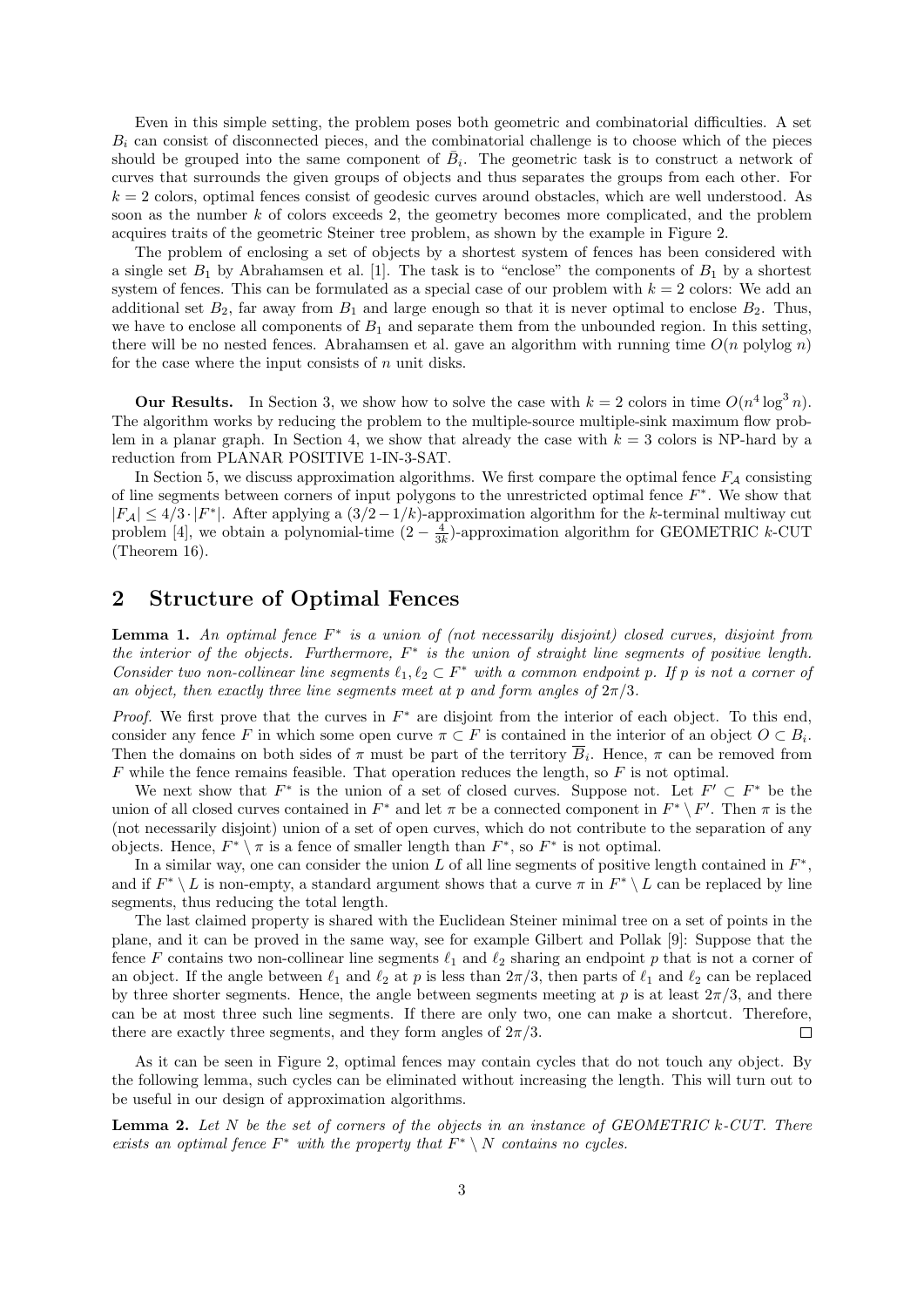*Proof.* Let us look at a connected component T of  $F^* \setminus N$ . By Lemma [1,](#page-2-1) its leaves are in N. All other vertices have degree 3, and the incident edges meet at angles of  $2\pi/3$ . If T contains a cycle C, we can push the edges of C in a parallel fashion (forming an offset curve), as shown in Figure [2.](#page-1-1) This operation does not change the total length of  $T$ . This can be seen by looking at each degree-3 vertex  $v$  individually: We enclose  $v$  in a small equilateral triangle whose sides cut the edges at right angles, see Figure [3.](#page-3-1) It is an easy geometric fact that the sum of the distances from a point inside an equilateral triangle to the three sides is constant. This implies that the length of the fence inside the triangle is unchanged by the offset operation. The portions of  $C$  outside the triangles are just translated and do not change their lengths either.



<span id="page-3-1"></span>Figure 3: Offsetting the cycle does not change the total length of the fence inside the triangle.

As we offset the cycle  $C$ , an edge of  $C$  must eventually hit a corner of an object. Another conceivable possibility is that an edge of C between two degree-3 vertices is reduced to a point, but this can be excluded because it would lead to an optimal fence violating Lemma [1.](#page-2-1)  $\Box$ 

In this way, the cycles of  $T$  can be eliminated one by one.

# <span id="page-3-0"></span>3 The Bicolored Case

In this section we consider the case of  $k = 2$  different colors. Let N be the set of all corners of the objects. A line segment is said to be *free* if it is disjoint from the interior of every object. A vertex  $v$  of an optimal fence cannot have degree 3 or more unless  $v \in N$ , as otherwise two of the regions meeting at  $v$  would be part of the same territory and could be merged, thus reducing the length. We therefore get the following consequence of Lemma [1.](#page-2-1)

<span id="page-3-3"></span>**Lemma 3.** An optimal fence consists of free line segments with endpoints in  $N$ .  $\Box$ 

Let  $S$  be the set of all free segments with endpoints in  $N$ .  $S$  includes all edges of the objects. Let A be the arrangement induced by S, see Figure [4.](#page-3-2) Consider an optimal fence  $F^*$  and the associated territories  $\bar{B}_1$  and  $\bar{B}_2$ . Lemma [3](#page-3-3) implies that  $F^*$  is contained in A. Thus, each cell of A belongs entirely either to  $\bar{B}_1$  or  $\bar{B}_2$ . The objects are cells of A whose classification (i.e., membership of  $\bar{B}_1$  versus  $\bar{B}_2$ )

<span id="page-3-2"></span>

Figure 4: Left: The arrangement A induced by an instance of GEOMETRIC 2-CUT with two green and two red objects. The edges of the dual graph G are blue. Right: The optimal solution.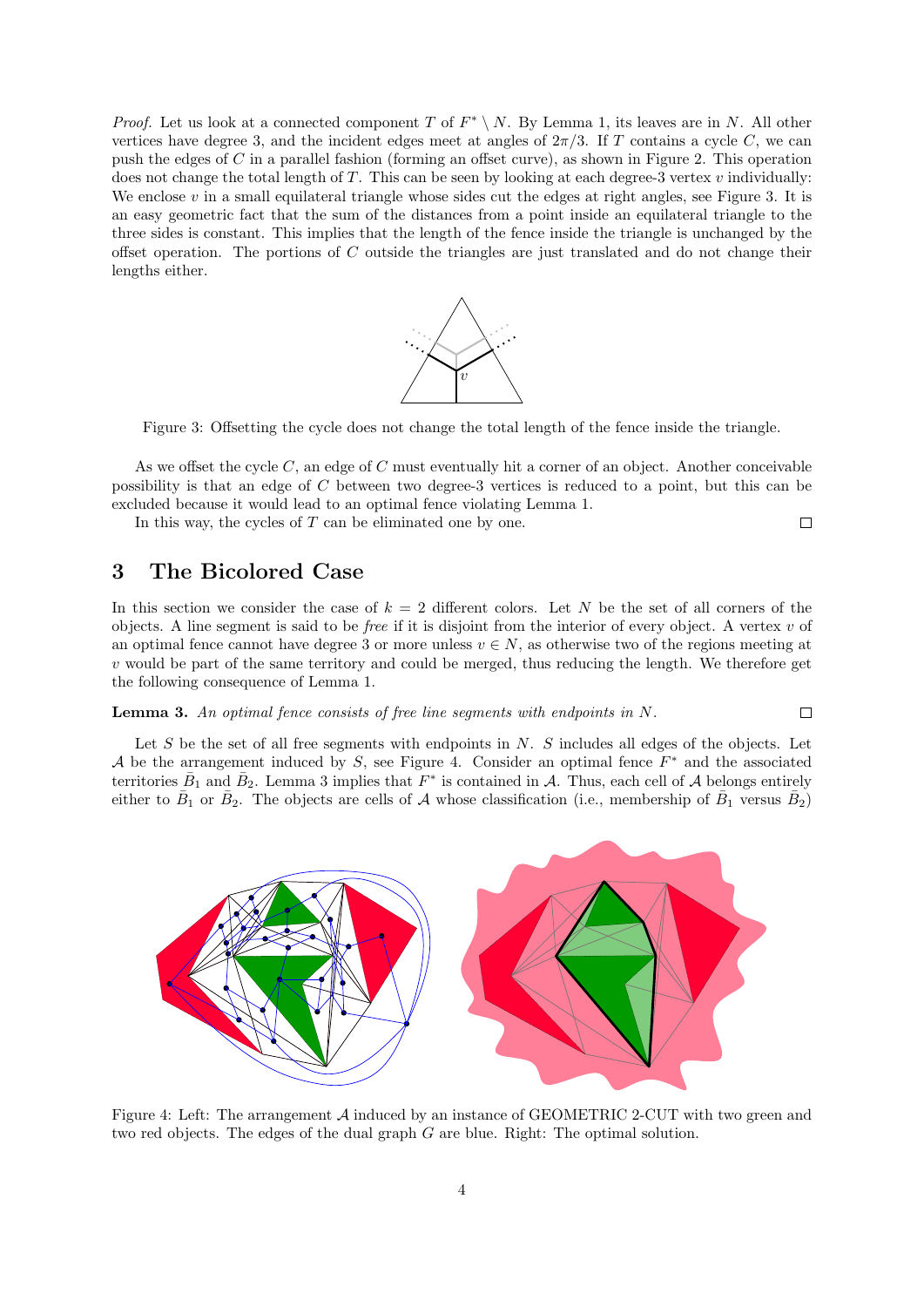is fixed. In order to find  $F^*$ , we need to select the territory that each of the other cells belongs to. Since  $|S| = O(n^2)$ , A has size  $O(|S|^2) = O(n^4)$  and can be computed in  $O(|A|) = O(n^4)$  time [\[5\]](#page-22-3). For simplicity, we stick with the worst-case bounds. In practice, set  $S$  can be pruned by observing that the edges of an optimal fence must be bitangents that touch the objects in a certain way, because the curves of the fence are locally shortest.

Finding an optimal fence amounts to minimizing the boundary between  $\bar{B}_1$  and  $\bar{B}_2$ . This can be formulated as a minimum-cut problem in the dual graph  $G(V, E)$  of the arrangement A. There is a node in V for each cell and a weighted edge in  $E$  for each pair of adjacent cells: the weight of the edge is the length of the cells' common boundary. Let  $S_1, S_2 \subset V$  be the sets of cells that contain the objects of  $B_1, B_2$ , respectively. We need to find the minimum cut that separates  $S_1$  from  $S_2$ . This can be obtained by finding the maximum flow in G from the sources  $S_1$  to the sinks  $S_2$ , where the capacities are the weights. As G is a planar graph, we can use the algorithm by Borradaile et al. [\[3\]](#page-22-4) with running time  $O(|V|\log^3|V|)$ . The running time has since then been improved to  $O(\frac{|V|\log^3|V|}{\log^2\log|V|})$  [\[8\]](#page-23-1). As  $|V| = O(|S|^2) = O(n^4)$ , we obtain the following theorem.

**Theorem 4.** GEOMETRIC 2-CUT can be solved in time  $O(\frac{n^4 \log^3 n}{\log^2 \log n})$  $\Box$  $\frac{n \log^2 n}{\log^2 \log n}$ ).

A similar algorithm has been described before in a slightly different context: image segmentation [\[10\]](#page-23-2), see also [\[3\]](#page-22-4). Here, we have a rectangular grid of pixels, each having a given gray-scale value. Some pixels are known to be either black or white. The remaining pixels have to be assigned either the black or the white color. Each pixel has edges to its (at most four) neighbors. The weights of these edges can be chosen in such a way that the minimum cut problem corresponds to minimizing a cost function consisting of two parts: One part, the data component, has a term for each pixel, and it measures the discrepancy between the gray-value of the pixel and the assigned value. The other part, the smoothing component, penalizes neighboring pixels with similar gray-values that are assigned different colors.

## <span id="page-4-0"></span>4 Hardness of the Tricolored Case

We show how to construct an instance I of GEOMETRIC 3-CUT from an instance Φ of PLANAR POSITIVE 1-IN-3-SAT. For ease of presentation, we first describe the reduction geometrically, allowing irrational coordinates. We prove that if  $\Phi$  is satisfiable, then I has a fence of cost  $M^*$ , whereas if  $\Phi$ is not satisfiable, then the cost is at least  $M^* + 1/50$ . We then argue that the corners can be slightly moved to make a new instance  $I'$  with rational coordinates while still being able to distinguish whether Φ is satisfiable or not, based on the cost of an optimal fence.

In order to make the proof as simple as possible, we introduce a new specialized problem COLORED TRIGRID POSITIVE 1-IN-3-SAT in the following.

### 4.1 Auxiliary NP-complete problems

**Definition 5.** In the POSITIVE 1-IN-3-SAT problem, we are given a collection  $\Phi$  of clauses containing exactly three distinct variables (none of which are negated). The problem is to decide whether there exists an assignment of truth values to the variables of  $\Phi$  such that exactly one variable in each clause is true.

Definition 6. In the TRIGRID POSITIVE 1-IN-3-SAT problem, we are given an instance Φ of POS-ITIVE 1-IN-3-SAT together with a planar embedding of an associated graph  $G(\Phi)$  with the following properties:

- $G(\Phi)$  is a subgraph of a regular triangular grid,
- for each variable x, there is a simple cycle  $v_x$ ,
- for each clause  $C = \{x, y, z\}$ , there is a path  $c_C$  and three vertical paths  $\ell_x^C, \ell_y^C, \ell_z^C$  with one endpoint at a vertex of  $c_C$  and one at a vertex of each of  $v_x, v_y, v_z$ ,
- except for the described incidences, no edges share a vertex,
- all vertices have degree 2 or 3,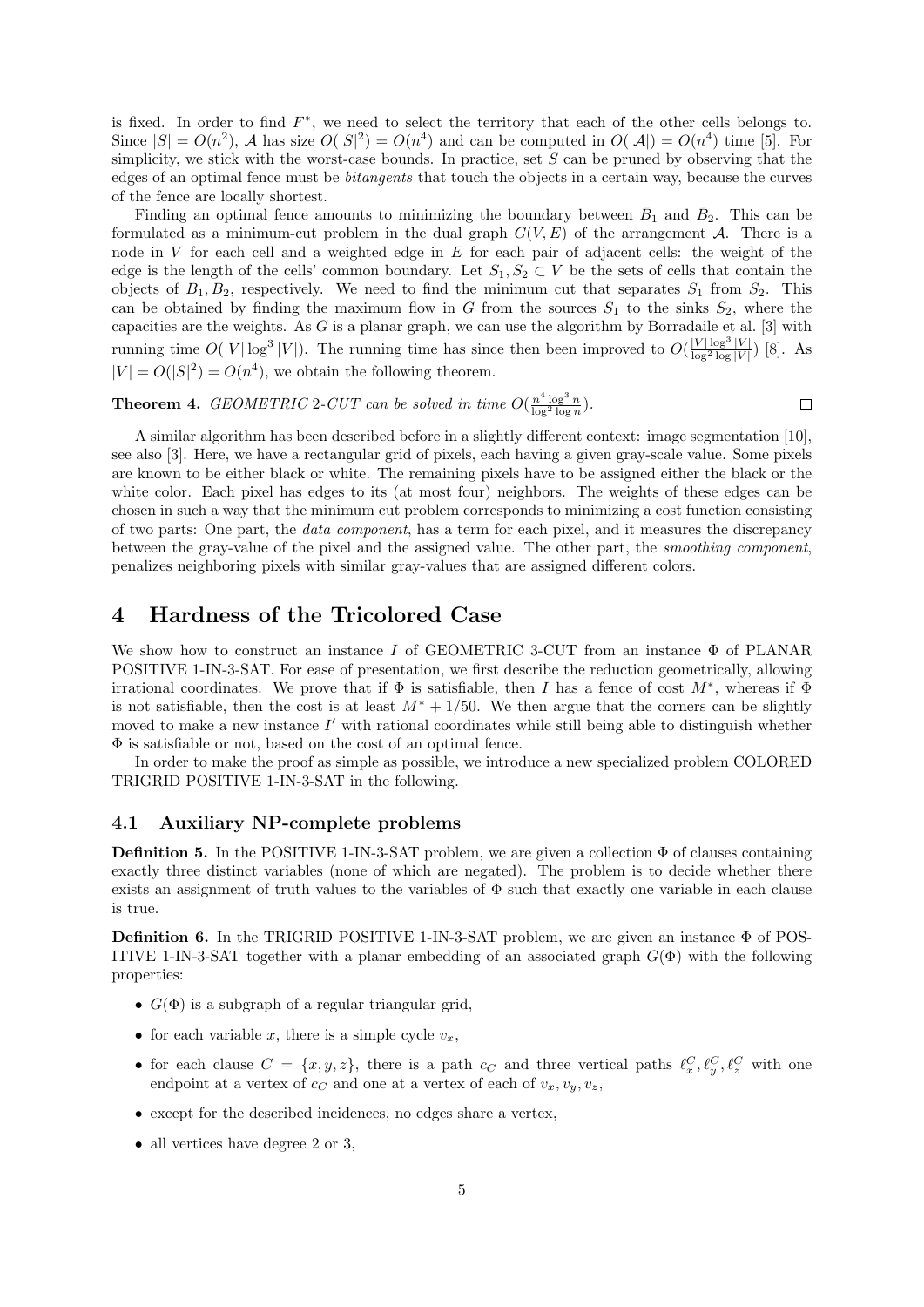<span id="page-5-0"></span>

Figure 5: Left: An instance of PLANAR POSITIVE 1-IN-3-SAT for the formula  $\Phi = C_1 \wedge C_2 \wedge C_3$  for  $C_1 = x_1 \vee x_3 \vee x_5$ ,  $C_2 = x_1 \vee x_2 \vee x_3$ , and  $C_3 = x_2 \vee x_4 \vee x_5$ . Right: A corresponding instance of TRIGRID POSITIVE 1-IN-3-SAT. Clause vertices are drawn as dots and branch vertices as boxes.

- any two adjacent edges form an angle of  $\pi$  or  $2\pi/3$ ,
- the number of vertices is bounded by a quadratic function of the size of  $\Phi$ .

The problem is to decide whether  $\Phi$  has a satisfying assignment.

Mulzer and Rote [\[13\]](#page-23-3) showed that another problem, PLANAR POSITIVE 1-IN-3-SAT, is NPcomplete, which is similar but uses a slightly different embedding with axis-parallel segments. It trivially follows that TRIGRID POSITIVE 1-IN-3-SAT is also NP-complete, see Figure [5.](#page-5-0)

Consider an instance  $(\Phi, G(\Phi))$  of TRIGRID POSITIVE 1-IN-3-SAT. There are some vertices of degree three on the cycles  $v_x$  corresponding to each variable x in  $\Phi$ , and these we denote as *branch* vertices of  $G(\Phi)$ . There is also one vertex of degree three on the path  $c<sub>C</sub>$  corresponding to each clause  $C$  in  $\Phi$ , which we denote as a *clause vertex*. Except for branch and clause vertices, at most two edges meet at each vertex.

Let C be the set of all clause vertices (considered as geometric points). Removing C from  $G(\Phi)$ (considered as a subset of  $\mathbb{R}^2$ ) splits  $G(\Phi)$  into one connected component  $E_x$  for each variable x of  $\Phi$ . The idea of our reduction to GEOMETRIC 3-CUT is to build a *channel* on top of  $E_x$  for each variable x. The channel has constant width  $1/2$  and contains  $E_x$  in the center. The channel contains small *inner* objects and is bounded by larger outer objects of another color. There will be two equally good ways to separate the inner and outer objects, namely taking an individual fence around each inner object and taking long fences along the boundaries of the channel that enclose as many inner objects as possible. Any other way of separating the inner from the outer objects will require more fence. These two optimal fences play the roles of  $x$  being true and false, respectively.

At the clause vertices where three regions  $E_x, E_y, E_z$  meet, we make a clause gadget that connect the three channels corresponding to  $x, y, z$ . The objects in the clause gadget can be separated using the least amount of fence if and only if one of the channels is in the state corresponding to true and the other two are in the false state. Therefore, this corresponds to the clause in  $\Phi$  being satisfied.

In order to make this idea work, we first assign every edge of  $G(\Phi)$  an *inner* and an *outer* color among {red, green, blue}. These will be used as the colors of the inner and outer objects of the channel later on. We require the following of the coloring:

- 1. The inner and outer colors of any edge are distinct.
- 2. Any two adjacent collinear edges have the same inner or outer color.
- 3. Any two adjacent edges that meet at an angle of  $2\pi/3$  at a non-clause vertex have the same inner and the same outer color.
- <span id="page-5-1"></span>4. The inner colors of the three edges meeting at a clause vertex are red, green, blue in clockwise order, while the outer colors of the same edges are blue, red, green, respectively.

We now introduce the problem COLORED TRIGRID POSITIVE 1-IN-3-SAT, which we will reduce to GEOMETRIC 3-CUT.

Definition 7. In the COLORED TRIGRID POSITIVE 1-IN-3-SAT problem, we are given an instance  $(\Phi, G(\Phi))$  of TRIGRID POSITIVE 1-IN-3-SAT together with a coloring of the edges of  $G(\Phi)$  satisfying the above requirements. We want to decide whether  $\Phi$  has a satisfying assignment.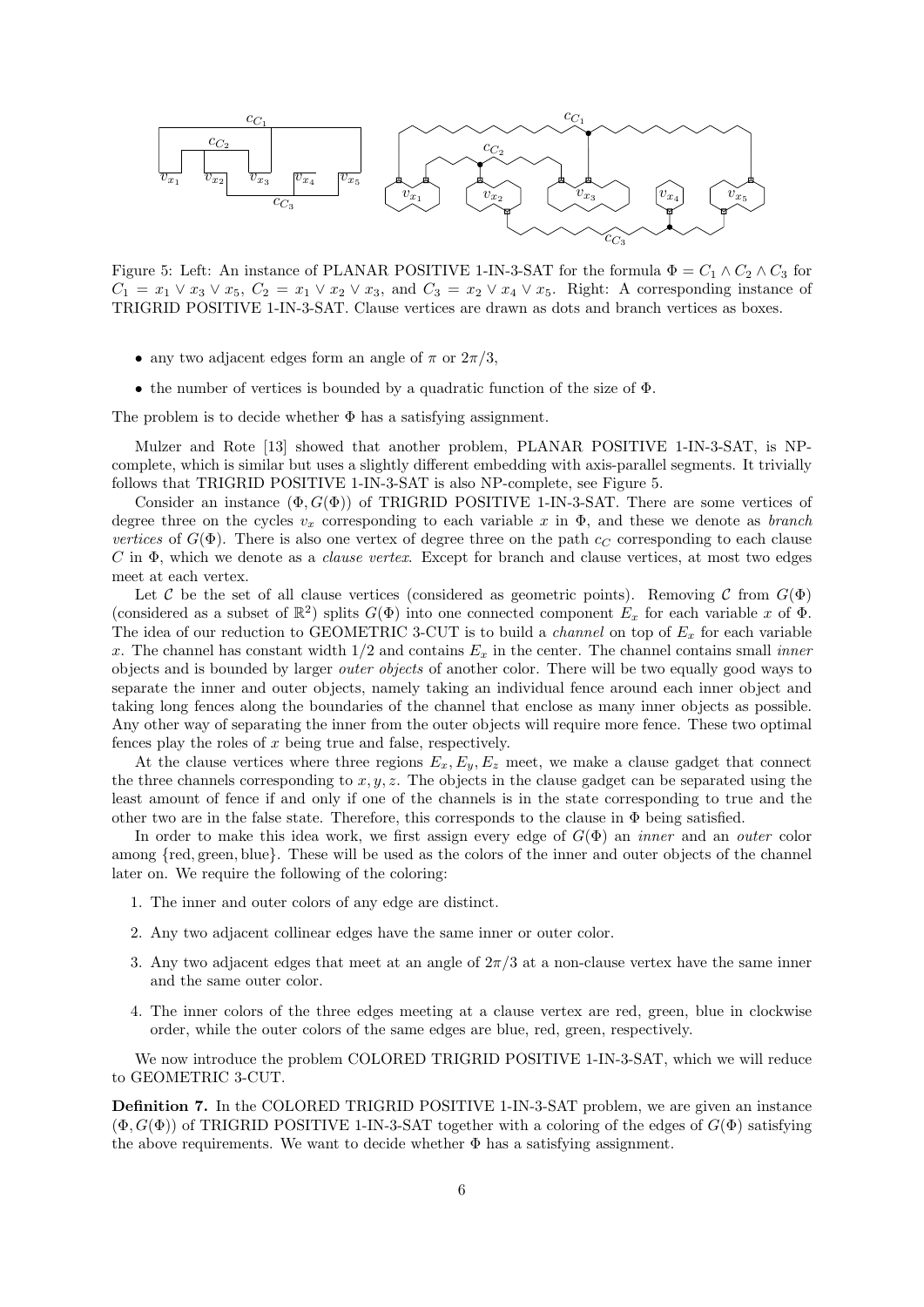<span id="page-6-0"></span>

Figure 6: An instance of COLORED TRIGRID POSITIVE 1-IN-3-SAT based on the instance from Figure [5.](#page-5-0)

### Lemma 8. The problem COLORED TRIGRID POSITIVE 1-IN-3-SAT is NP-complete.

Proof. Membership in NP is obvious. For NP-hardness, we reduce from TRIGRID POSITIVE 1-IN-3-SAT. Let  $(\Phi, G(\Phi))$  be an instance of the latter and  $G'(\Phi)$  be the graph obtained from  $G(\Phi)$  by expanding the vertical paths  $\ell_x^C$ , so that they have length at least 4. The cycles  $v_x$  and paths  $c_C$  are shifted up or down accordingly, see Figure [6.](#page-6-0) We specify the coloring of  $G'(\Phi)$  below.

We color each triple of edges meeting at a clause vertex so that requirement [4](#page-5-1) is met. In each of the paths  $c<sub>C</sub>$ , we have colored one edge on each side of the clause vertex, and we use the colors of that edge to color the rest of the edges on that side. Next, we choose two distinct colors that we use as the inner and outer colors of all the cycles  $v_x$  containing the branch vertices. For each vertical path  $\ell_x^C$ , the edge adjacent to the cycle  $v_x$  has to be colored with the same two colors.

It remains to color some edges of each vertical path  $\ell_x^C$ . Since the vertical paths have length at least 4 and only the first and last edges have been colored, it is possible to change inner and outer color three times along each of them. The maximum number of changes is needed when the edge adjacent to a clause vertex has the inner and outer colors swapped as compared to the edge adjacent to a branch vertex, in which case exactly three changes are needed. Therefore, it is possible to adjust the colors so that the entire path gets colored. We have hence constructed an instance of COLORED TRIGRID POSITIVE 1-IN-3-SAT based on the same instance Φ of POSITIVE 1-IN-3-SAT that we were given.  $\Box$ 

#### <span id="page-6-1"></span>4.2 Building a GEOMETRIC 3-SAT instance from tiles

Consider an instance  $(\Phi, G(\Phi))$  of COLORED TRIGRID POSITIVE 1-IN-3-SAT that we will reduce to GEOMETRIC 3-CUT. We make the construction using hexagonal tiles of six different types, namely straight, inner color change, outer color change, bend, branch, and clause tiles. Each tile is a regular hexagon with side length  $1/\sqrt{3}$  and hence has width 1. The tiles are rotated such that they have two horizontal edges.

The tiles are placed so that each tile is centered at a vertex p of  $G(\Phi)$ . Let  $G_p$  be the part of  $G(\Phi)$ within distance  $1/2$  from p (recall that each edge of  $G(\Phi)$  has length 1). Figure [7](#page-7-0) shows the tiles and how they are placed according to the shape and colors of  $G_p$ .

In order to define the outer objects of a tile, we consider the straight skeleton offset [\[2\]](#page-22-5) of  $G_p$  at distance  $1/4$ . With the exception of the bend tile, this offset is the same as the Euclidean offset. By the outer and inner region, we mean the region of the tile outside, resp. inside, this offset. The outer objects cover the outer region, and every point is colored with the outer color of a closest edge in  $G_p$ . The inner region is empty except for the inner objects described in each case below. We suppose that  $p = (0, 0)$ .

The straight tile. If two collinear edges meet at  $p$  with the same inner and outer color, we use a straight tile. Suppose in this and the following two cases that  $G_p$  is the vertical line segment from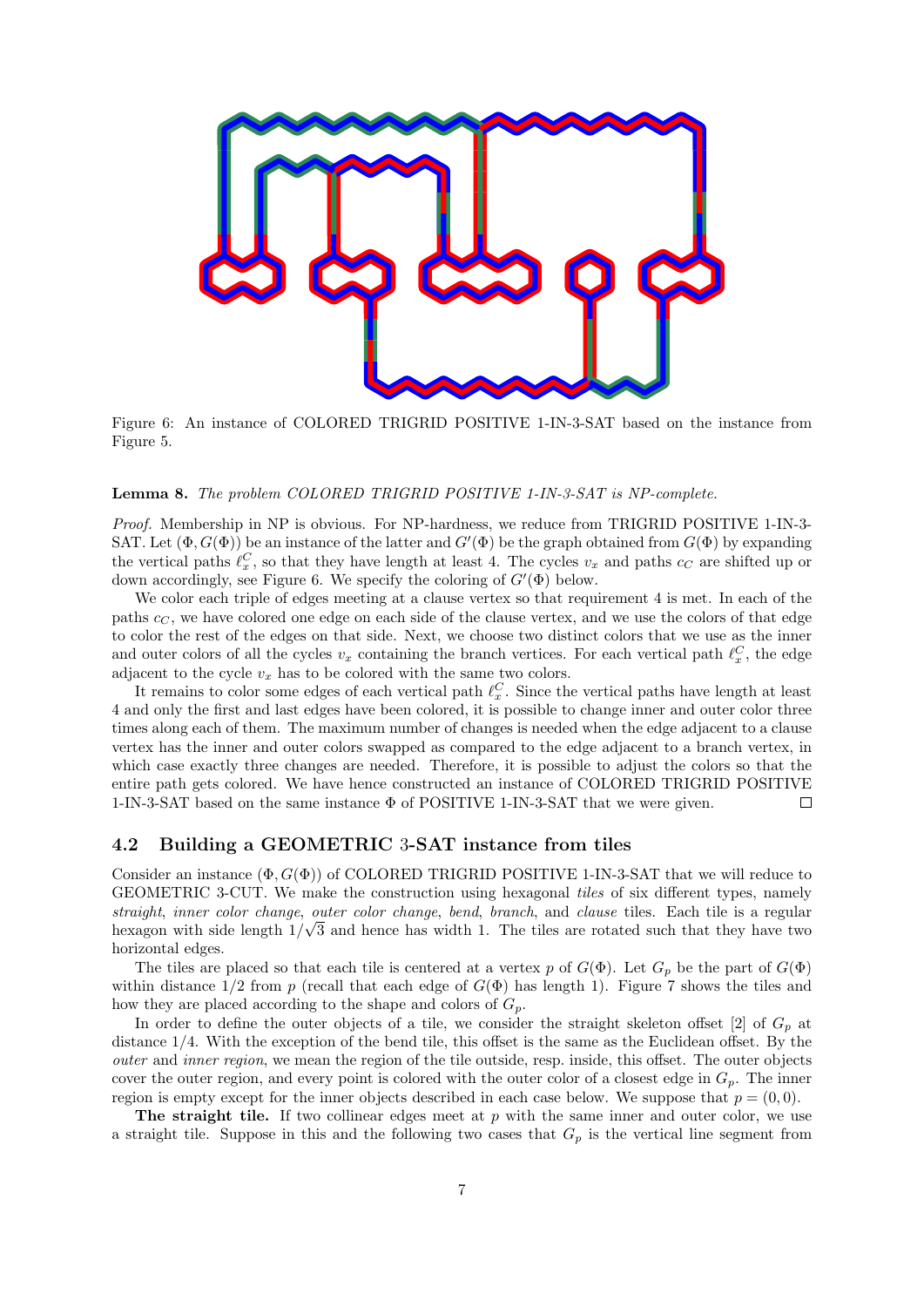<span id="page-7-0"></span>

Figure 7: Different kinds of tiles used in the reduction to GEOMETRIC 3-CUT. The dashed colored segments show  $G_p$  and the inner and outer color of  $G_p$ . The tiles are colored accordingly. The points in the clause tile are defined so that  $||ab|| = ||a'b'|| = 6/25 = 0.24$  and  $||bc|| = ||b'c|| = 1/4 = 0.25$ . Point c has coordinates  $(x, x/\sqrt{3})$ , where  $x = \frac{13\sqrt{3}}{200} + 3/16$  – In the clause the are defined so that  $||u_0|| = ||u_0|| = 6/23 = 0.24$  and  $||v_0|| = ||v_0|| = 1/4 = 0.23$ .<br>
Point *c* has coordinates  $(x, x/\sqrt{3})$ , where  $x = \frac{13\sqrt{3}}{200} + 3/16 - \frac{\sqrt{-459+3900\sqrt{3}}}{400}$  is a solution to  $10000x^2 + (-13$ and  $4\pi/3$  around p.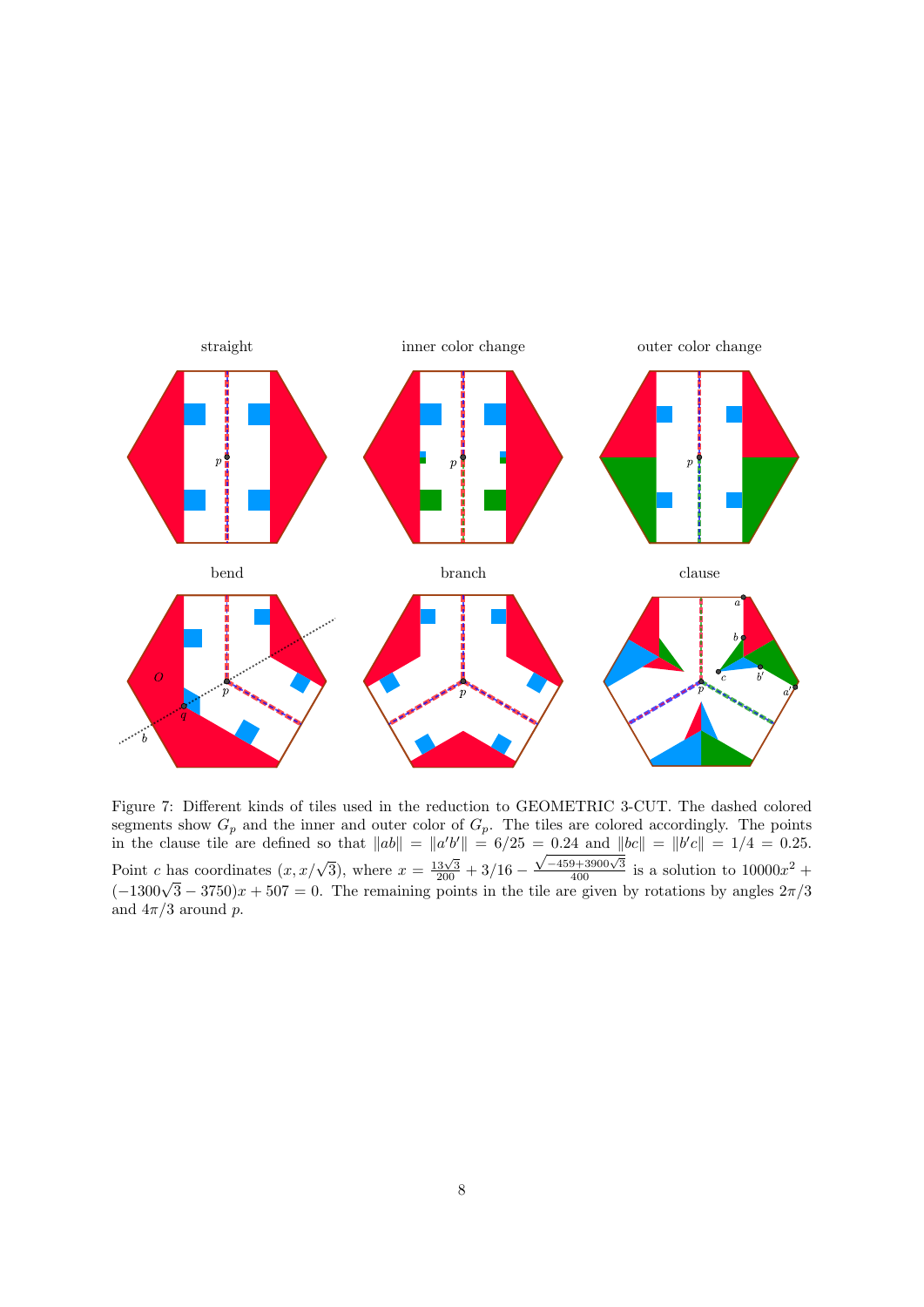$(0, -1/2)$  to  $(0, 1/2)$ —tiles for edges of other slopes are obtained by rotation of the ones described here. There are four axis-parallel squares of the inner color of  $G_p$  with side length  $1/8$  centered at  $(\pm(1/4 - 1/16), \pm 1/4)$ . This size is chosen so their total perimeter is 2, which is the length of the common boundary of the inner and outer regions.

The inner color change tile. If two collinear edges meet at  $p$  with different inner colors, we use an inner color change tile. There are again four squares colored in the inner color of the closest point in  $G_p$ . There are also four smaller axis-parallel squares with side length  $1/28$  centered at  $(\pm(1/4-1/56), \pm 1/56)$ , likewise colored in the inner color of the closest point in  $G_p$ . The size of these small squares is chosen so that they can be individually enclosed using fences of total length  $14 \cdot 1/28 = 1/2$ , which is the width of the inner region.

The outer color change tile. If two collinear edges meet at  $p$  with different outer colors, we use an outer color change tile. There are four axis-parallel squares of the inner color of  $G_p$  with side length 3/32. Their centers are  $(\pm (1/4 - 3/64), \pm 1/4)$ . The size of these squares is chosen so that their total perimeter is  $2 - 1/2 = 3/2$ .

The bend tile. If two non-collinear edges meet at  $p$ , we use a bend tile. Consider the case where  $G_p$  is the vertical line segment from p to  $(0, 1/2)$  and the segment of length  $1/2$  from p with direction  $(\cos \pi/6, -\sin \pi/6)$ . The other cases are obtained by a suitable rotation of this tile. There is an axis parallel square of side length  $x = \frac{6+\sqrt{3}}{72}$  with center  $(-(1/4 - x/2), 1/4)$  and another with side length  $y = \frac{6-\sqrt{3}}{48}$  centered at  $(1/4 - y/2, 3/8)$ . The tile is symmetric with respect to the angular bisector b of  $G_p$ , and so the reflections of the described squares with respect to b are also inner objects. Note that there are two outer objects, one of which, O, has a concave corner q with exterior angle  $2\pi/3$ . We place a parallelogram with side length  $x$ , a corner at  $q$ , and two edges contained in the edges of  $O$  incident at q. It is easy to verify that the common boundary of the inner and outer regions has a total length of 2; the inner objects are chosen such that their total perimeter is also 2.

The branch tile. If p is a branch vertex, we use the branch tile. There are two cases:  $G_p$  either contains the vertical segment from p to  $(0, 1/2)$  or that from p to  $(0, -1/2)$ . We specify the tile in the first case—the other can be obtained by a rotation of  $\pi$ . There are axis-parallel squares of side length  $y = \frac{6-\sqrt{3}}{48}$  centered at  $(\pm (1/4 - y/2), 3/8)$  and their rotations around p by angles  $2\pi/3$  and  $4\pi/3$ . The common boundary of the inner and outer regions has a total length of  $\frac{6-\sqrt{3}}{2}$ , and the total perimeter of the inner objects is also  $\frac{6-\sqrt{3}}{2}$ .

The clause tile. If p is a clause vertex, we use the clause tile (defined in Figure [7\)](#page-7-0). The other clause tiles are given by rotations of the described tile by angles  $k\pi/3$  for  $k = 1, \ldots, 5$ .

#### 4.3 Solving the tiles

Let an instance I of GEOMETRIC 3-SAT be given together with an associated fence  $\mathcal F$ . Consider the restriction of I to a convex polygon P and the part of the fence  $\mathcal{F} \cap P$  inside P. Note that  $\mathcal{F} \cap P$  consists of (not necessarily disjoint) closed curves and open curves with endpoints on the boundary  $\partial P$ , such that no two objects in P of different color can be connected by a path  $\pi \subset P$  unless  $\pi$  intersects F. (An open curve is a subset of a larger closed curve of  $\mathcal F$  that continues outside P.) We say that a set of closed and open curves in P with that property is a *solution* to  $I \cap P$ . In the following, we analyze the solutions to the tiles defined in Section [4.2](#page-6-1) in order to characterize the solutions of minimum cost. We say that two closed curves (disjoint from the interiors of the objects) are homotopic if one can be continuously deformed into the other without entering the interiors of the objects. Two open curves with endpoints on the boundary of the tile are homotopic if they are subsets of two homotopic closed curves (that extends outside the tile).

<span id="page-8-0"></span>**Lemma 9.** Figure [8](#page-9-0) shows optimal solutions to each kind of tile. The cost in each case is:

- Straight tile: 2.
- Inner color change tile:  $5/2$ .
- Outer color change tile:  $\left(\frac{2}{\sqrt{2}}\right)$  $\frac{2}{3} - \frac{1}{2}$  + 2  $\approx 2.65$ .
- Bend tile: 2.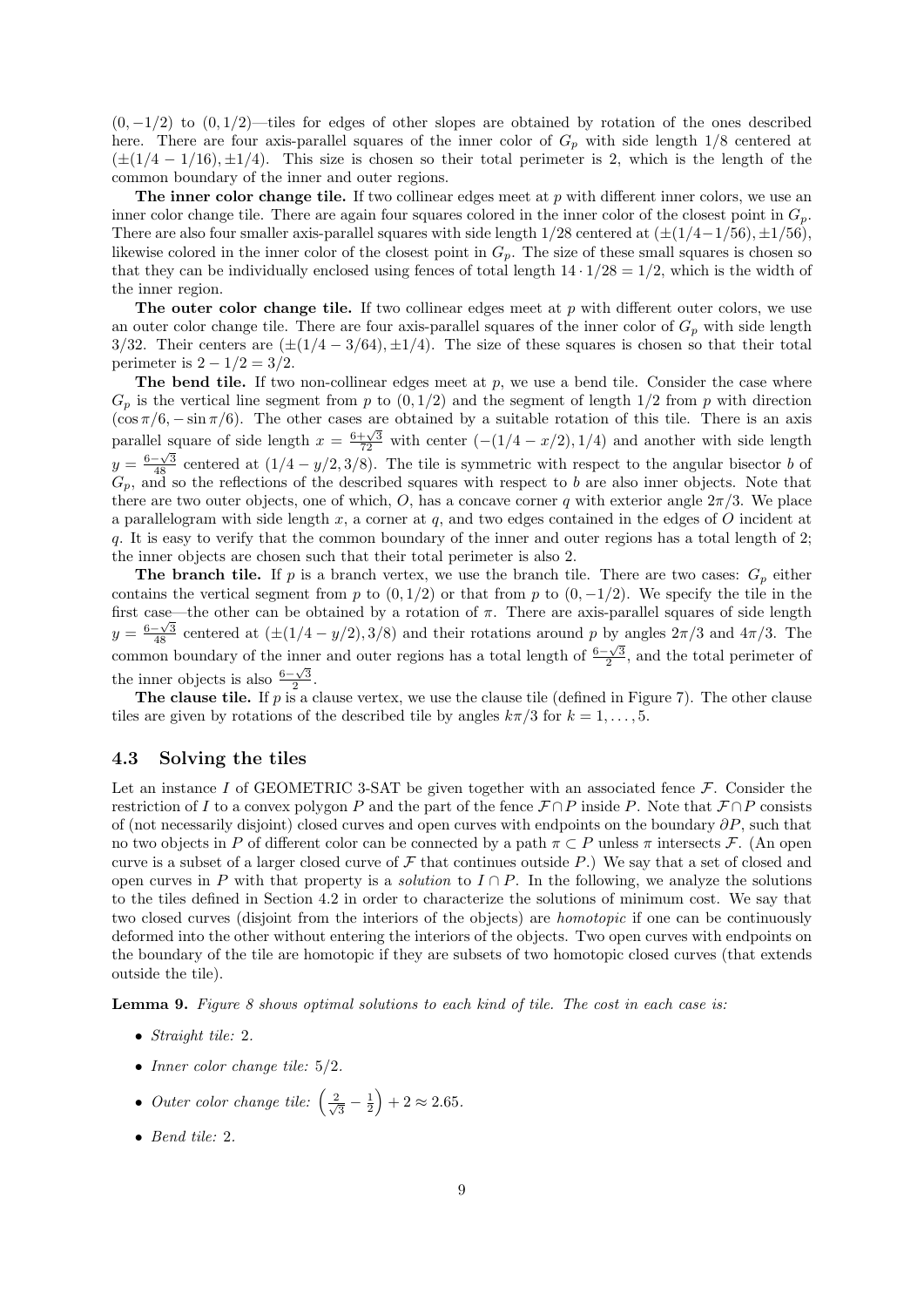<span id="page-9-0"></span>

Figure 8: The optimal solutions to each type of tile. The edges in  $G_p$  are shown in dashed grey. We denote the left solution of each of the first five types of tiles as the outer solution and the other as the *inner* solution. For the clause tile, we define the solution as the  $z$ -outer,  $x$ -outer, and  $y$ -outer solution in order from left to right, respectively.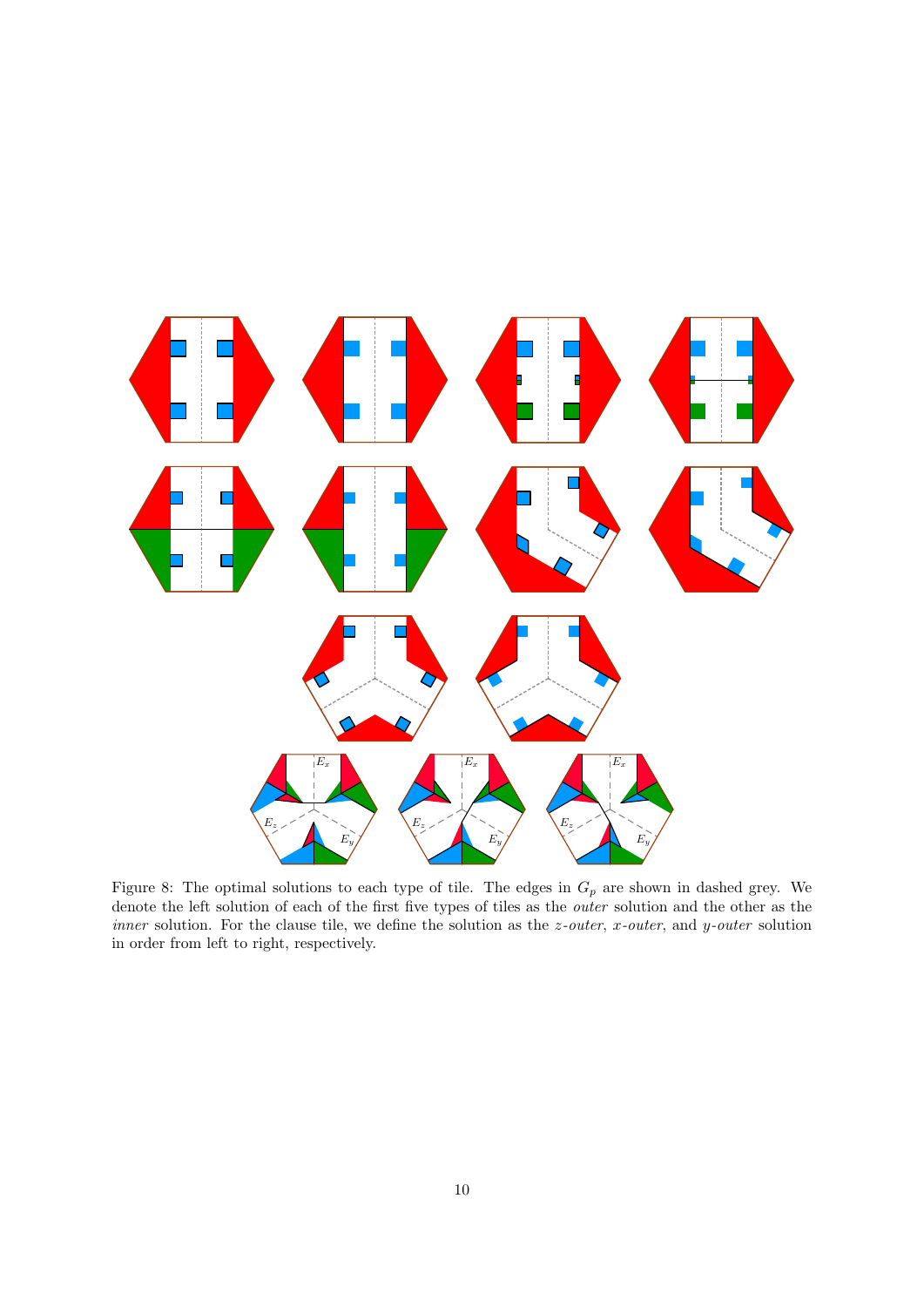- Branch tile:  $\frac{6-\sqrt{3}}{2} \approx 2.13$ .
- Clause tile:  $\approx 3.51$  $\approx 3.51$ .<sup>1</sup>

If the cost of a solution F to a tile T exceeds the optimum by less than 1/50, then F is homotopic to one of the optimal solutions  $\mathcal{F}^*$  of T in the following sense: For each curve  $\pi^*$  in  $\mathcal{F}^*$ , there is a curve  $\pi$ in F homotopic to  $\pi^*$ . If  $\pi$  is closed, the distance from any point on  $\pi$  to the closest point on  $\pi^*$  is less than  $\sqrt{(1/8+1/100)^2-(1/8)^2}$  < 0.06. If  $\pi$  is open and  $\pi^*$  has an endpoint  $f^*$ , there is a corresponding endpoint  $f \circ f \pi$  with  $||f^*f|| < 1/10$ .

*Proof.* We assume that the center of the tile T is  $p := (0, 0)$  and in each case, that T is rotated as in the description of the tiles and have colors as in Figure [7.](#page-7-0) We also define  $G_p$  to be the two or three half-edges of  $G(\Phi)$  meeting at p as in the description of the tiles.

Consider first the case that T is any of the tiles except the clause tile. Note that  $G_p$  separates T into two or three pieces. The pieces are two pentagons for the straight, inner color change, and outer color change tiles; a pentagon and a heptagon for the bend tile; and three pentagons for the branch tile. We consider each such piece  $T'$  individually and check the minimum cost of a solution to  $T'$ . It is easy to verify that for each such piece  $T'$ , there are two solutions, and they are exactly as shown in Figure [8.](#page-9-0) One solution corresponds to the outer state and the other to the inner state, and in order to be combined to a solution for all of  $T$ , each of the two or three pieces  $T'$  needs to be in the same state. It therefore follows that the solutions shown in Figure [8](#page-9-0) are all the optimal solutions.

One can also easily verify that any solution  $\mathcal F$  that is not homotopic to an optimal solution has a cost that exceeds the optimal cost by more than  $1/50$ . Suppose that the cost of a solution  $\mathcal F$  exceeds the cost of a homotopic optimal solution  $\mathcal{F}^*$  by less than 1/50. In order to decide how much  $\mathcal F$  can deviate from  $\mathcal{F}^*$ , consider the straight tile as an example, see Figure [9.](#page-11-0) In the outer state, each curve enclosing an inner object has length at least  $1/2$ . Since the total cost is less than  $2 + 1/50$ , each curve has length less than  $1/2 + 1/50$ . An elementary analysis gives that a closed curve of length at most  $1/2 + 1/50$  which encloses a square of side length  $1/8$  is within distance  $\sqrt{(1/16 + 1/100)^2 - (1/16)^2}$  < 0.04 from the boundary of the square. For the inner state, consider the curve  $\pi \subset \mathcal{F}$  in the right side of the tile that has the inner objects to the left. The length of  $\pi$  has to be less than  $1 + 1/50$  in order for the total cost to be less than  $2 + 1/50$ . Note that  $\pi$  has to pass through the upper right corner  $(1/4, 5/16)$  of the upper right square. Therefore,  $\pi$  has to meet the top edge of T at a point within distance  $\sqrt{(3/16 + 1/50)^2 - (3/16)^2} < 0.09$ from the corresponding endpoint  $(1/4, 1/2)$  of  $\pi^*$ . The other non-clause tiles are analyzed in a similar way.

The analysis of the clause tile is not as simple, since one does not get a solution to the complete tile by combining optimal solutions of smaller pieces. The proof has been deferred to Lemma [10](#page-10-1) and relies on an extensive case analysis.

The largest possible deviation between a closed curve in  $\mathcal F$  and  $\mathcal F^*$  can appear for the clause tile, since it contains an inner object with the longest edge of all tiles, namely a triangle with an edge of length 1/4. That leads to a deviation of less than  $\sqrt{(1/8 + 1/100)^2 - (1/8)^2} < 0.06$ . Likewise, the largest possible deviation between open curves is 1/10, as realized in the clause tile and described in Lemma [10.](#page-10-1)  $\Box$ 

We now analyze the optimal solutions of the clause tile. Here, we define a *domain* as a connected component of a territory. The names of objects in the clause tile referred to in the following lemma are defined in Figure [10.](#page-12-0) Indices are taken modulo 3. The optimal solutions are covered by case 2.3.2 in the proof.

<span id="page-10-1"></span>**Lemma 10.** The cost of a solution F to a clause tile is at least  $M := 3||d_0c_0|| + 6||e_0b_0|| + 4||a_0b_0|| +$  $2||b_0c_0|| + ||c_0c_1||$ . Moreover, if the cost is less than  $M + 1/50$ , then there is  $i \in \{0, 1, 2\}$  such that F contains

- a curve from  $f_i \in a_i a'_i$  to  $b_i$ , where  $||f_i a_i|| < \sqrt{(6/25 + 1/50)^2 (6/25)^2} = 1/10$ ,
- a curve from  $f_i' \in a_i a_i'$  to  $b_i'$ , where  $||f_i'a_i'|| < 1/10$ ,
- a curve from  $f_{i+1} \in a_{i+1}a'_{i+1}$  to  $b_{i+1}$ , where  $||f_{i+1}a_{i+1}|| < 1/10$ ,
- a curve from  $f'_{i+1} \in a_{i+1}a'_{i+1}$  to  $b'_{i+1}$ , where  $||f'_{i+1}a'_{i+1}|| < 1/10$ ,

<span id="page-10-0"></span><sup>&</sup>lt;sup>1</sup>The exact value is complicated due to the coordinates and of no use.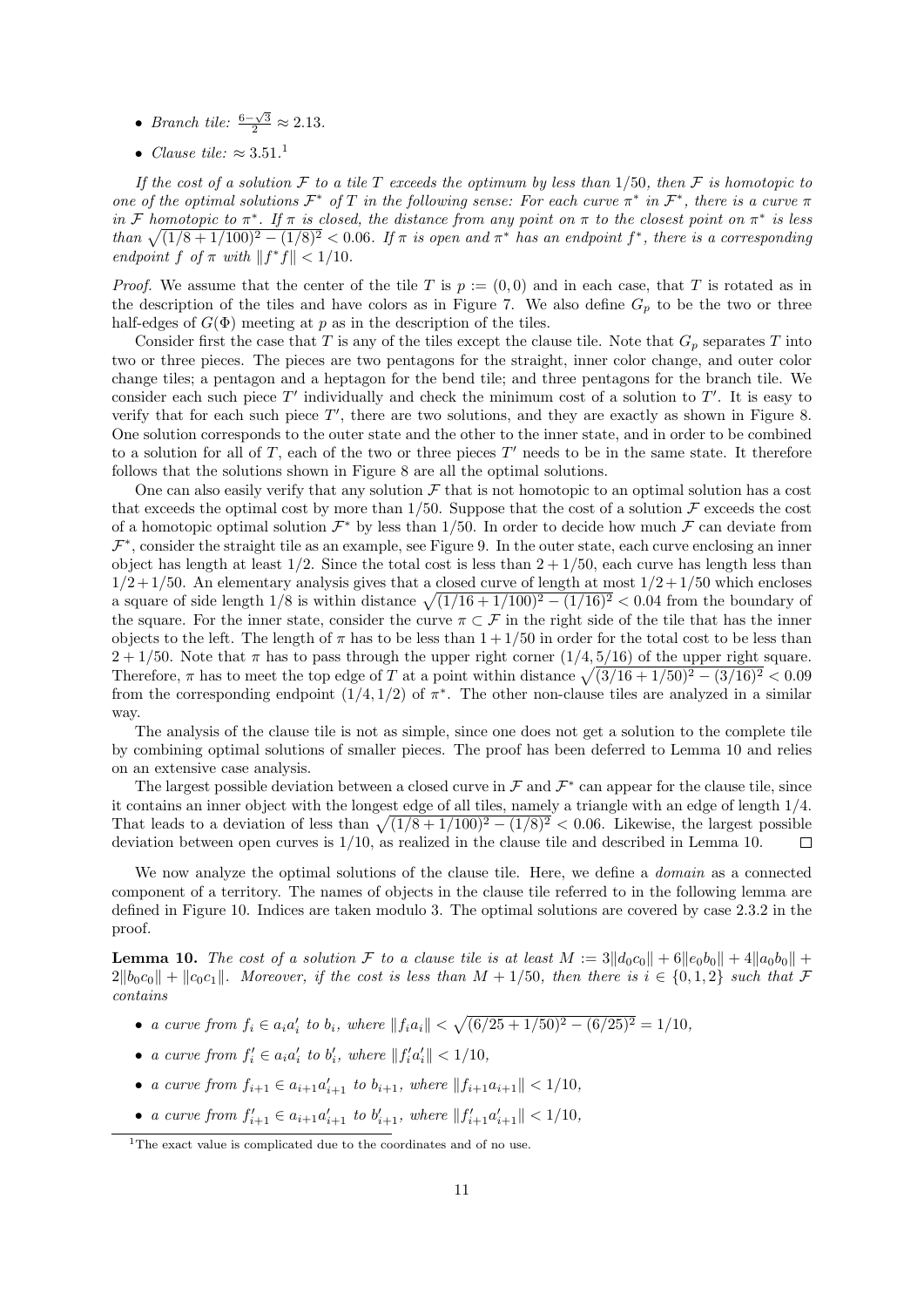<span id="page-11-0"></span>

Figure 9: Left: A square of side length  $1/8$ . The red curve encloses all curves of length at most  $1/2+1/50$ that enclose the square. Such a curve with maximum deviation from the boundary of the square is drawn in black. The red curve consists of a piece of each of eight different ellipses. Middle resp. right: A solution to the straight tile in the outer resp. inner state with a cost that exceeds the optimum by 1/50.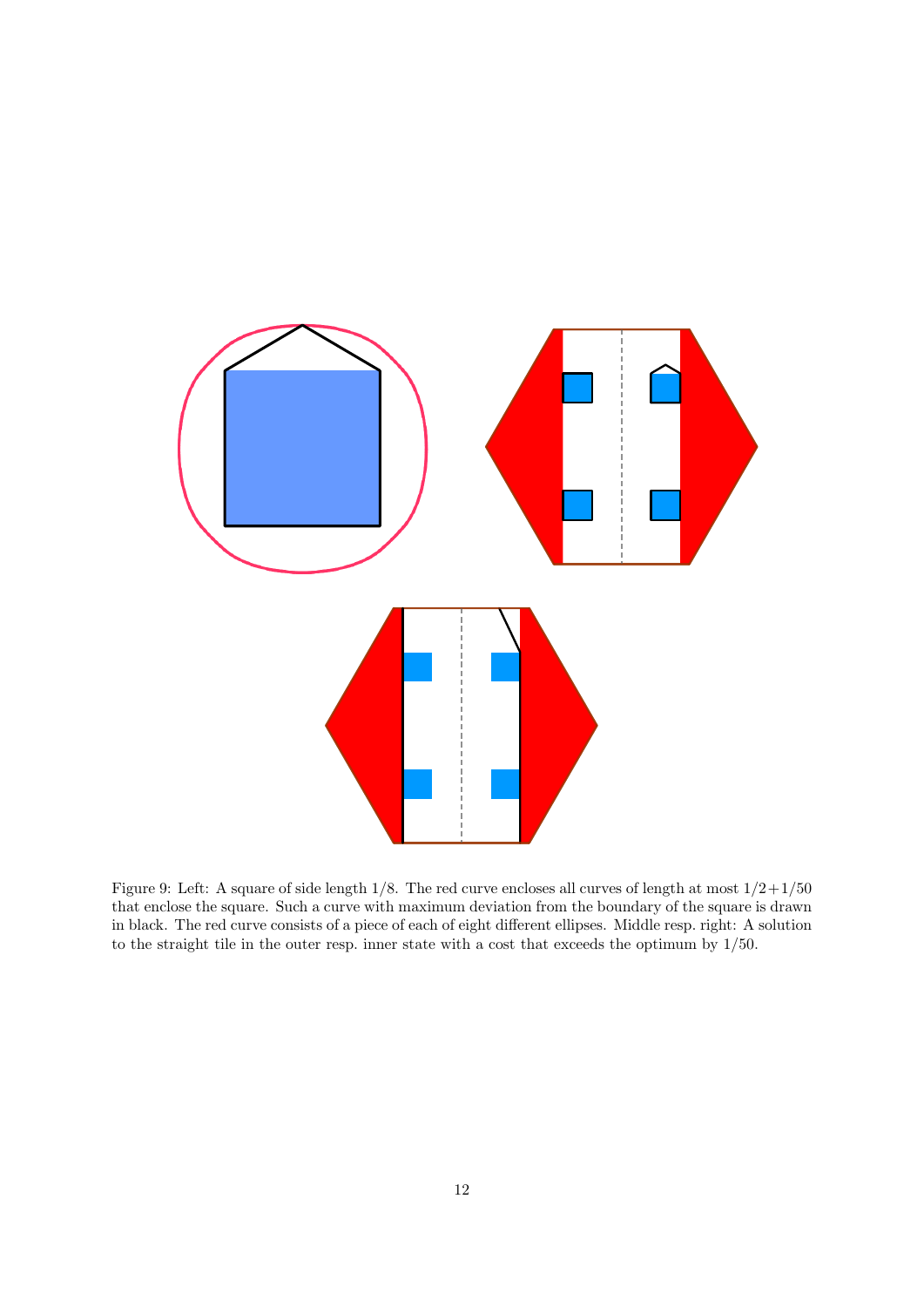<span id="page-12-0"></span>

Figure 10: Top: Annotations. Case 1.1. Bottom: Case 1.2. Case 1.3.

- a curve from  $c_{i+1}$  to  $c_{i+2}$ ,
- a curve from  $c_i$  to  $b'_{i+2}$ ,
- a curve from  $c_{i+2}$  to  $b_{i+2}$ .

*Proof.* Clearly, F must contain segments  $d_i c_i$ ,  $e_i b_i$ , and  $e_i b'_{i+2}$  for any  $i \in \{0, 1, 2\}$  since each of these segments are on the shared boundary of two objects of different color. In total, this amounts for the cost  $3\|d_0c_0\|+6\|e_0b_0\|$ . In the following, we argue about the fence needed in addition to that, i.e., the part of  $\mathcal F$  contained in the closed pentadecagon  $T' = a_0 a'_0 b'_0 c_1 b_1 a_1 a'_1 b'_1 c_2 b_2 a_2 a'_2 b'_2 c_0 b_0$ . We characterize how the solution looks when the additional cost in T' is at most  $4||a_0b_0|| + 2||b_0c_0|| + ||c_0c_1|| + 0.02 < 1.67$ . When we say that the solution must contain a curve or a tree with certain properties (such as connecting two specific points), we mean such a curve or tree contained in  $T'$ .

We divide into cases after which objects are in the same domains. After making enough assumptions in one branch of the case analysis, we can either give a lower bound of the cheapest solution above 1.67, or it follows that all objects of different colors are separated, and then we state what the optimal solution satisfying the specific assumptions is. We have used Geogebra [\[11\]](#page-23-4) to construct the solutions and estimate their costs. Each estimate differs from the exact value by at most 0.005.

Note first that for any  $i \in \{0, 1, 2\}$ , in order to separate  $O_i$  from  $I_i$ , the solution must contain a curve  $(in T')$  starting at  $b_i$  that has a length of at least 0.24, and similarly one from  $b'_i$  in order to separate  $O'_i$ from  $I_i'$ . The prefixes of length 0.24 of these six fences are disjoint. We therefore charge 0.24 to each  $b_i$ and  $b_i'$ .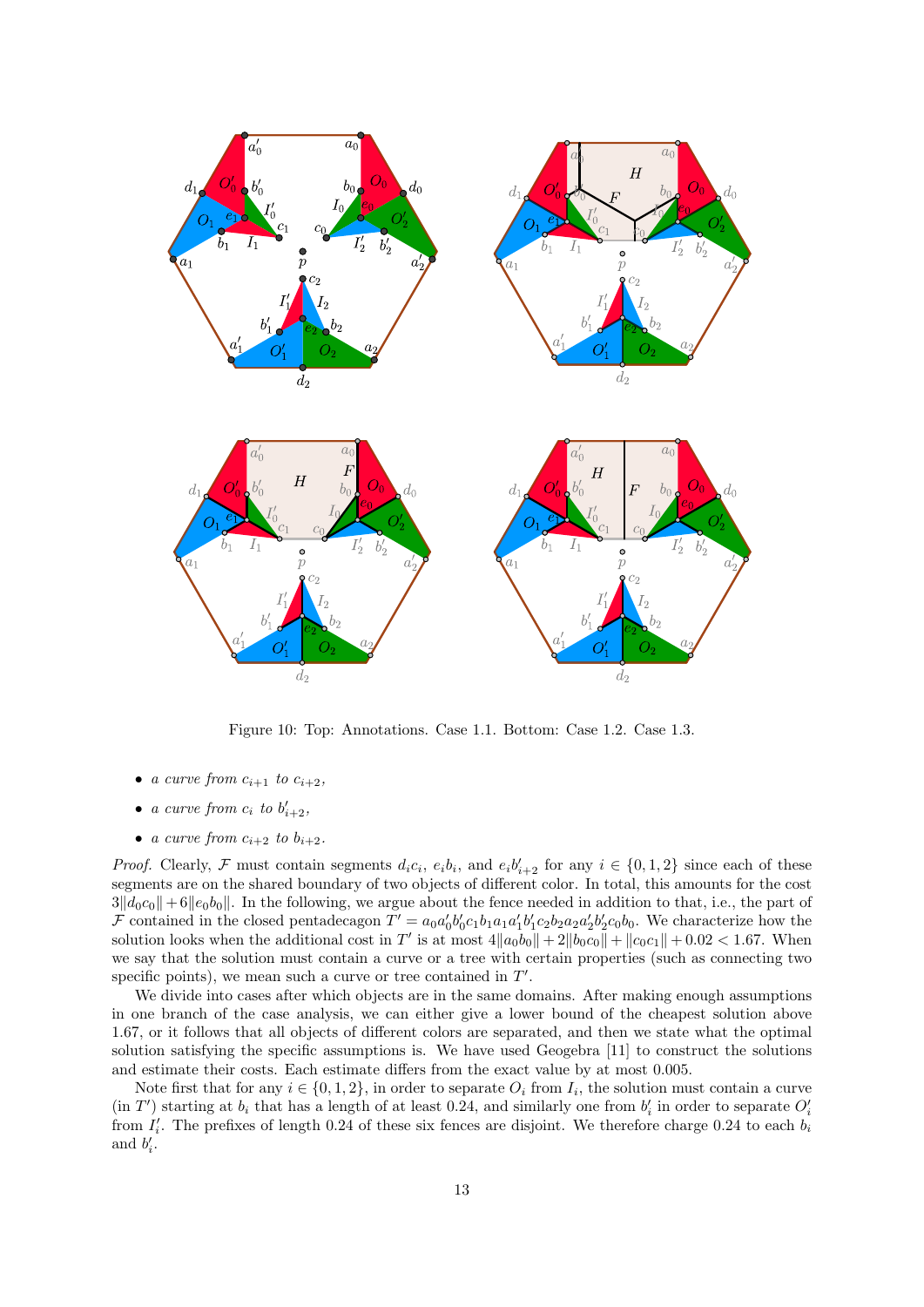Case 1: For a value of i, neither  $O_i$  and  $O'_i$  nor  $I_i$  and  $I'_i$  are in a domain together. Without loss of generality, suppose that the condition holds for  $i = 0$ . We consider the solution F restricted to the hexagon  $H = a_0 a'_0 b'_0 c_1 c_0 b_0$ . In order to separate  $O_0$  and  $O'_0$  in H, there must be a connected component F of  $\mathcal{F} \cap H$  that connects  $a_0 a'_0$  and  $c_0 c_1$ . The individual cases are shown in Figure [10.](#page-12-0)

Case 1.1: F also separates  $O_0$  from  $I_0$  and  $O'_0$  from  $I'_0$ . Note that F connects  $b_0$  and  $b'_0$ . The shortest connected system of curves that connects  $b_0$ ,  $b'_0$ ,  $a_0a'_0$  and  $c_0c_1$  is a Steiner minimal tree with vertical edges meeting  $a_0a'_0$  and  $c_0c_1$ . All such trees have the same cost, which is  $\approx 0.87$ . But adding the 0.24 charged to  $b_1, b'_1, b_2, b'_2$ , we get more than 1.67.

Case 1.2: F separates  $O_0$  from  $I_0$ , but not  $O'_0$  from  $I'_0$ . (The case where F separates  $O'_0$  from  $I'_0$ , but not  $O_0$  from  $I_0$ , is analogous.) Note that F has minimal length if  $F = a_i b_i \cup b_i c_i$ , which has length  $\approx 0.49$ . In addition to that comes 1.2 charged to  $b'_i, b_{i+1}, \ldots$ , and the total is  $1.69 > 1.67$ .

Case 1.3: F separates neither  $O_0$  from  $I_0$ , nor  $O'_0$  from  $I'_0$ . In this case, F has cost at least  $\approx 0.44$ , which is the distance between  $a_i a'_i$  and  $c_i c_{i+1}$ . In addition comes 1.44 charged to  $b_i, b'_i, \ldots$ , which in total is more than 1.67.

<span id="page-13-0"></span>

Figure 11: Top: Case 2.1.1. Case 2.1.2. Bottom: Case 2.1.3.1. Case 2.1.3.3.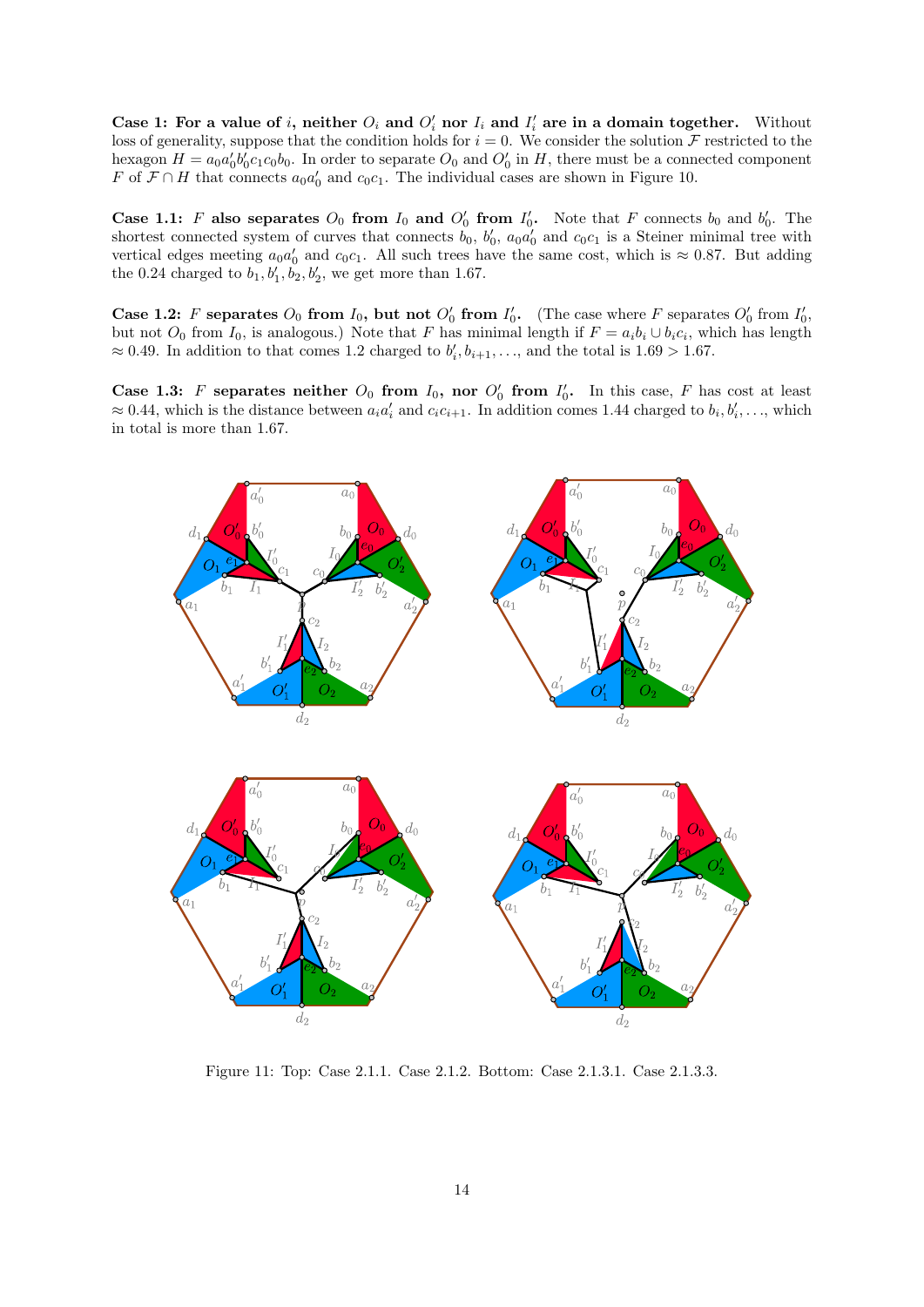Case 2: For any value of i,  $O_i$  and  $O'_i$  or  $I_i$  and  $I'_i$  are in a domain together. We may now divide into cases after how many values of i satisfy that  $I_i$  and  $I'_i$  are in the same domain. Let c denote this number.

**Case 2.1:**  $c = 0$ . In this case,  $O_i$  and  $O'_i$  are in the same domain for each i. The individual cases are shown in Figure [11.](#page-13-0)

Case 2.1.1: For no value of i is  $O_i \cup O'_i$  in a domain with  $I_{i+1}$  or  $I'_{i+1}$ . In this case, the solution contains curves from  $b_i$  to  $c_i$  and  $b'_i$  to  $c_{i+1}$  for each i, since the objects  $I_i$  and  $I'_i$  are separated from other objects of the same color. Furthermore, there must be a curve from  $b_i$  to  $b'_i$  bounding the domain containing  $O_i \cup O'_i$ . It follows that the solution connects any two of the nine points  $\bigcup_{i=0}^2 \{b_i, b'_i, c_i\}$ . The cheapest solution that satisfies this is  $\bigcup_{i=0}^{2} b_i c_i \cup b'_i c_{i+1} \cup c_i p$ , which has cost  $\approx 1.85 > 1.67$ .

Case 2.1.2:  $O_i \cup O'_i$  is in a domain with  $I'_{i+1}$ . Assume without loss of generality that  $O_0 \cup O'_0$  is in a domain with  $I'_1$ . The mentioned domain separates  $O_1 \cup O'_1$  from  $I_2$  and  $I'_2$ , and it separates  $O_2 \cup O'_2$ from  $I'_0$ . The boundary of that domain contains a curve connecting  $b'_0$  and  $b'_1$  and one connecting  $b_0$  and  $c_2$ . It follows that the solution contains

- a tree connecting  $b'_0, c_1, b_1, b'_1$  ( $b_1$  and  $c_1$  are connected since  $I_1$  is isolated from the other red objects),
- a tree connecting  $b_0, c_2, b_2$  ( $b_2$  and  $c_2$  are connected since  $I_2$  is separated from the other blue objects),
- a curve connecting  $b'_2$  and  $c_0$  (same reasons as above).

The optimal solution of this form consists of segments from  $b_1, b'_1, c_1$  to their Fermat point and the segments  $b_0c_0$ ,  $b'_0c_1$ ,  $b'_2c_0$ ,  $c_0c_2$ ,  $b_2c_2$ , and it has cost  $\approx 1.85 > 1.67$ .

Case 2.1.3:  $O_i \cup O'_i$  is in a domain with  $I_{i+1}$ . Assume without loss of generality that  $O_0 \cup O'_0$  is in a domain with  $I_1$ . That domain separates  $O_2 \cup O'_2$  from  $I'_0$ , and thus any solution contains a curve from  $b'_0$  to  $c_1$ . There must also be a curve connecting  $b_0$  and  $b_1$  on the boundary of the domain. The solution also contains a curve from  $b'_1$  to  $c_2$ , as  $I'_1$  is isolated from the other red objects.

Case 2.1.3.1:  $O_1 \cup O'_1$  is not in a domain with  $I_2$  or  $I'_2$ . Any solution contains a curve from  $b_1$  to  $b'_1$  (bounding the domain of  $O_1 \cup O'_1$ ), one from  $b_2$  to  $c_2$  (bounding the domain of  $I_2$ ), and one from  $b'_2$ to  $c_0$  (bounding the domain of  $I'_2$ ). To summarize, the solution contains

- a tree connecting  $b_0, b_1, b'_1, b_2, c_2$ ,
- a curve connecting  $b'_0$  and  $c_1$ , and
- a curve connecting  $b'_2$  and  $c_0$ .

The shortest such solution consists of segments from  $b_0, b_1, c_2$  to their Fermat point and the segments  $b'_0c_1, b'_1c_2, b_2c_2, b'_2c_0$ , and it has cost  $\approx 1.83 > 1.67$ .

Case 2.1.3.2:  $O_1 \cup O'_1$  is in a domain with  $I'_2$ . This case is covered by case 2.1.2.

Case 2.1.3.3:  $O_1 \cup O'_1$  is in a domain with  $I_2$ . There is a curve bounding that domain connecting  $b_1$  and  $b_2$ . There are thus curves connecting all pairs  $b_i, b_{i+1}$  and  $b'_i, c_{i+1}$ . The shortest solution of that form is  $\bigcup_{i=0}^{2} b_i p \cup b_i' c_{i+1}$ , which has total cost  $\approx 1.83 > 1.67$ .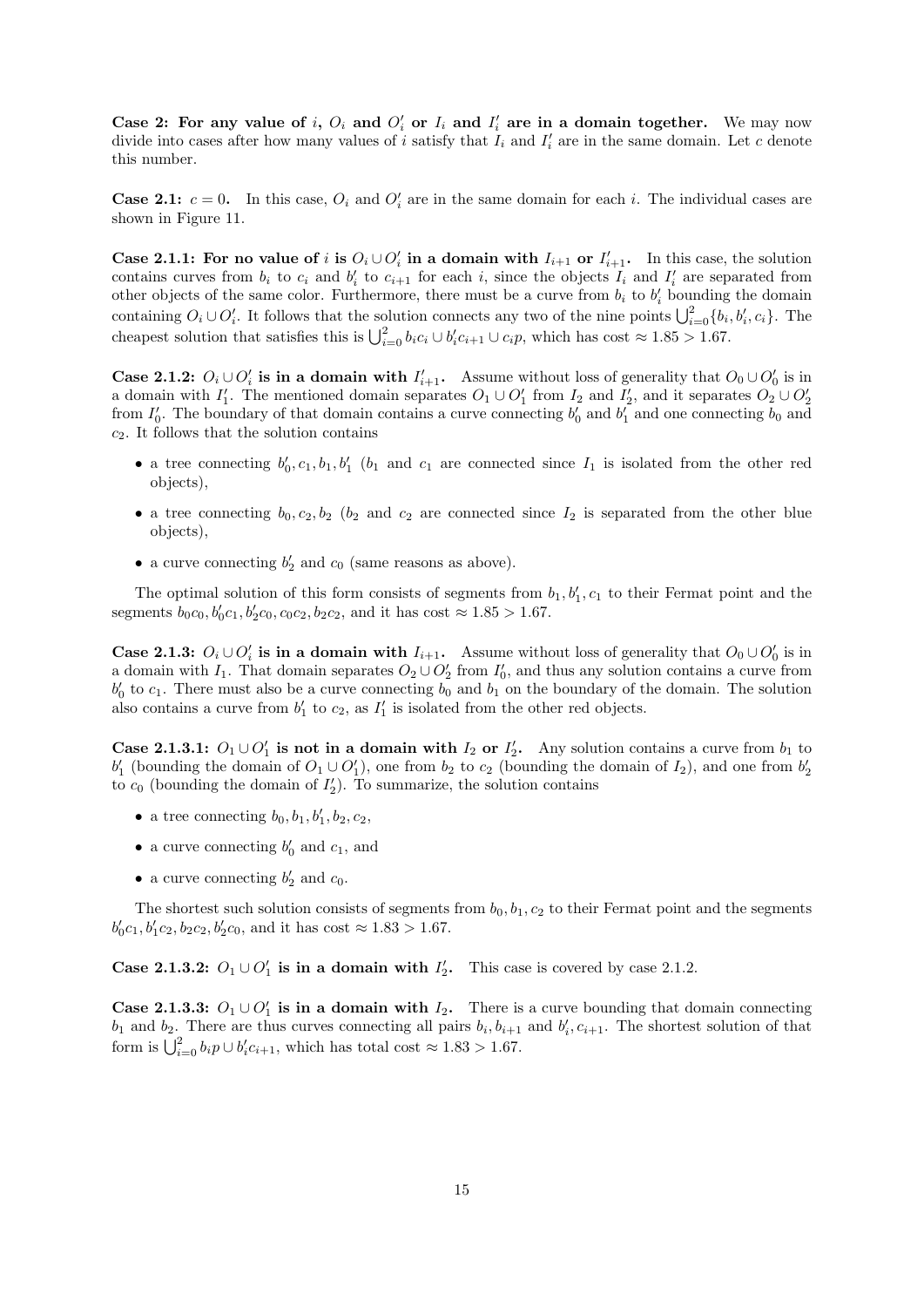<span id="page-15-0"></span>

Figure 12: Top: Case 2.2.1. Case 2.2.2. Bottom: Case 2.3. Case 2.4.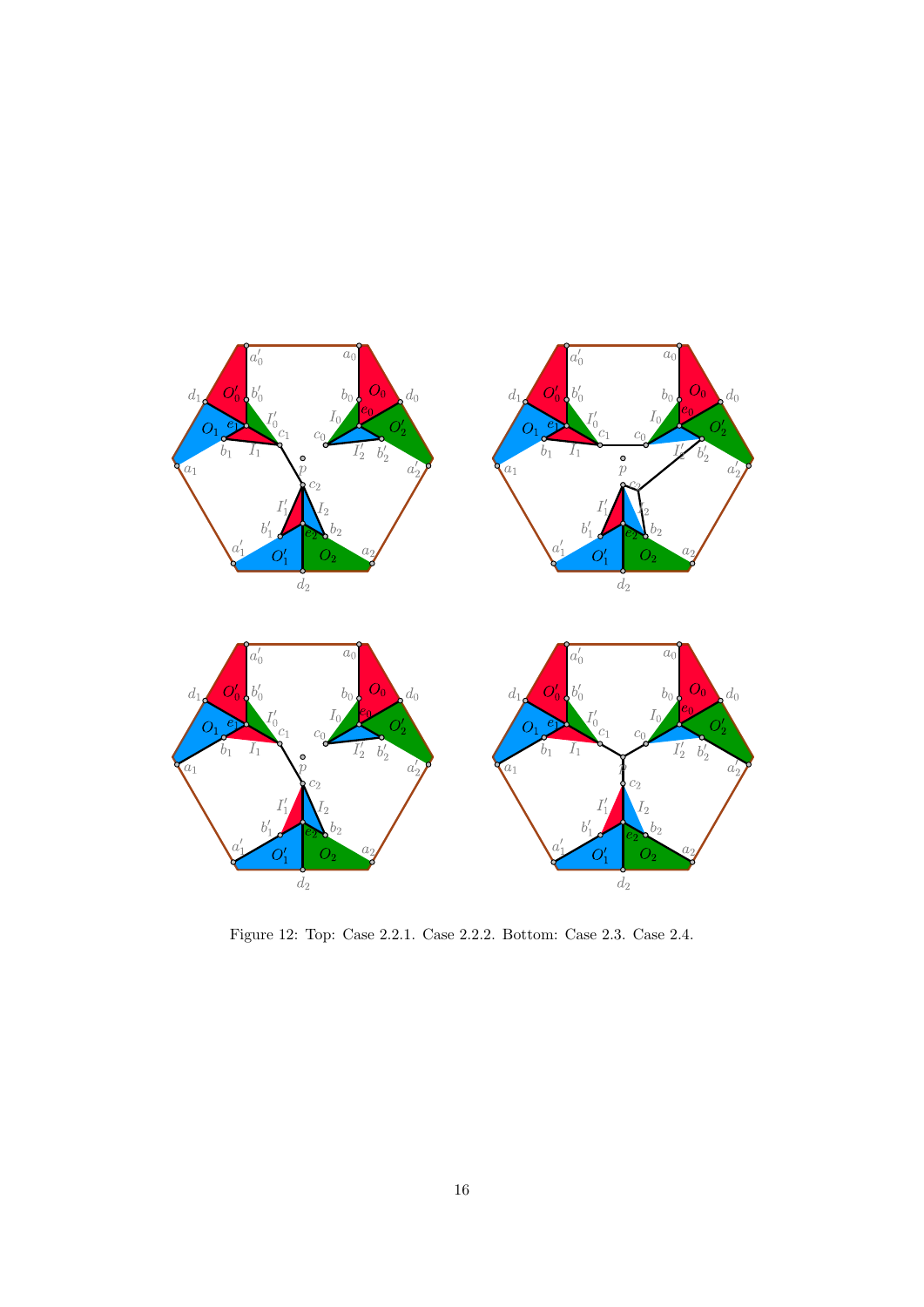**Case 2.2:**  $c = 1$ . Assume without loss of generality that  $I_0$  and  $I'_0$  are in the same domain. We thus also know that  $O_1$  and  $O'_1$  are in the same domain, as are  $O_2$  and  $O'_2$ . The domain of  $I_0 \cup I'_0$  separates  $O_0$  and  $O'_0$  from  $I_1$  and  $I'_1$ , so  $I_1$  and  $I'_1$  are in separate domains, and the solution must contain a curve connecting  $b_1$  and  $c_1$  and one connecting  $b'_1$  and  $c_2$  bounding these domains.

Note that in order to separate  $I_0 \cup I'_0$  from  $O_0$  and  $O'_0$ , the solution either contains a curve from  $b_0$ to  $b'_0$  or curves from  $b_0$  and  $b'_0$  to the boundary segment  $a_0a'_0$ . We consider the latter option, which is 0.02 cheaper. It will follow from the analysis that even this is too expensive to get below  $M + 0.02$ . The individual cases as shown in Figure [12.](#page-15-0)

Case 2.2.1:  $O_1 \cup O'_1$  is not in a domain with  $I_2$  or  $I'_2$ . The solution contains a curve from  $b_1$  to  $b'_1$  bounding the domain containing  $O_1 \cup O'_1$ , and a curve connecting  $b_2$  and  $c_2$ , and one connecting  $b'_2$ and  $c_0$  on the boundaries of the domains of  $I_2$  and  $I'_2$ , respectively. It follows that the solution contains a tree connecting  $b_1, c_1, c_2, b'_1, b_2$ .

The cheapest such solution is  $a_0b_0 \cup a'_0b'_0 \cup b_1c_1 \cup c_1c_2 \cup b'_1c_2 \cup b_2c_2 \cup b'_2c_0$ , which has cost  $M + 0.02$ . This "second-best" solution is the reason we have chosen the threshold 0.02 in the lemma.

**Case 2.2.2:**  $O_1 \cup O'_1$  is in a domain with  $I'_2$ . The solution contains a curve connecting  $b_1$  and  $c_0$  and one connecting  $b'_1$  and  $b'_2$  bounding that domain. It also contains a curve connecting  $b_2$  and  $c_2$  bounding the domain of  $I_2$ , since  $I_2$  is sepatated from the other blue objects. The optimal solution consists of segments from  $b_2, b'_2, c_2$  to their Fermat point and segments  $a_0b_0, a'_0b'_0, b_1c_1, b'_1c_2, c_0c_1$ , and it has cost  $≈ 1.83 > 1.67.$ 

Case 2.2.3:  $O_1 \cup O'_1$  is in a domain with  $I_2$ . The solution contains a curve connecting  $b_1$  and  $b_2$ , and one connecting  $b'_2$  and  $c_0$  bounding the domain of  $I'_2$ . The cheapest solution is similar to that in case 2.2.1, where the domain containing  $O_1 \cup O'_1 \cup I_2$  has collapsed to zero width at  $c_2$ .

**Case 2.3:**  $c = 2$ . Assume without loss of generality that  $I_0$  and  $I'_0$  are in the same domain, as are  $I_1$ and  $I'_1$ . Furthermore,  $I_2$  and  $I'_2$  are separated, but  $O_2$  and  $O'_2$  are together. As in case 2.2, we assume that  $O_0$  and  $O'_0$  are separated, as are  $O_1$  and  $O'_1$ . Otherwise, the cost of the solution will increase by at least 0.02, and as the analysis will show, that is too much to stay below  $M + 0.02$ .

The domain containing  $I_1 \cup I'_1$  separates  $O_1$  and  $O'_1$  from  $I_2$  and  $I'_2$ . It follows that there is a curve in the solution that connects  $b_2$  and  $c_2$ , and one that connects  $b'_2$  and  $c_0$ . Likewise, the domain containing  $I_0 \cup I'_0$  separates  $O_0$  and  $O'_0$  from  $I_1$  and  $I'_1$ . Hence, the boundary of the domain containing  $I_1 \cup I'_1$  contains a curve connecting  $c_1$  and  $c_2$ . The cheapest solution is obtained as  $a_0b_0\cup a'_0b'_0\cup a_1b_1\cup a'_1b'_1\cup b_2c_2\cup b'_2c'_0\cup c_1c_2$ , as shown in Figure [12,](#page-15-0) and the cost is  $M$ . This is the optimal solution among all cases.

The segment  $a_0b_0$  can be substituted by a curve from  $f_0 \in a_0a'_0$  to  $b_0$ , while keeping the cost below  $M + 0.02$ , if and only if  $||f_0a_0|| < \sqrt{(0.24 + 0.02)^2 - 0.24^2} = 0.1$ . Likewise for the other segments with an endpoint on the boundary of T. These are exactly the solutions described in the lemma.

**Case 2.4:**  $c = 3$ . The cheapest solution is obtained when  $O_i$  and  $O'_i$  are separated for each i. Furthermore, the solution contains a curve connecting  $c_i$  and  $c_{i+1}$  for each i bounding the domain containing  $I_i \cup I'_i$ . The cheapest such solution is  $\bigcup_{i=0}^2 a_i b_i \cup a'_i b'_i \cup c_i p$  as shown in Figure [12,](#page-15-0) which has cost  $1.79 > 1.67$ .  $\Box$ 

#### Theorem 11. The problem GEOMETRIC 3-CUT is NP-hard.

*Proof.* Let an instance  $(\Phi, G(\Phi))$  of COLORED TRIGRID POSITIVE 1-IN-3-SAT be given and construct the tiles on top of  $G(\Phi)$  as described. Let T be the set of tiles and A the area that the tiles cover (i.e., A is a union of the hexagons). We will cover any holes in A with completely red tiles, and place red tiles all the way along the exterior boundary of A. Let  $\mathcal R$  be the set of these added red tiles and let I be the resulting instance of GEOMETRIC 3-CUT. It is now trivial how to place the fences in I everywhere except in the interior of A.

Consider a fence F to the obtained instance with cost M. Let  $M^*$  be the sum of the cost of an optimal solution to each tile in  $\mathcal T$  plus the cost of the fence that must be placed along the boundaries of the added red tiles in  $\mathcal R$ . We claim that if  $\Phi$  is satisfiable, then a solution realizing the minimum  $M^*$ exists. Furthermore, if  $M < M^* + 1/50$ , then  $\Phi$  is satisfiable.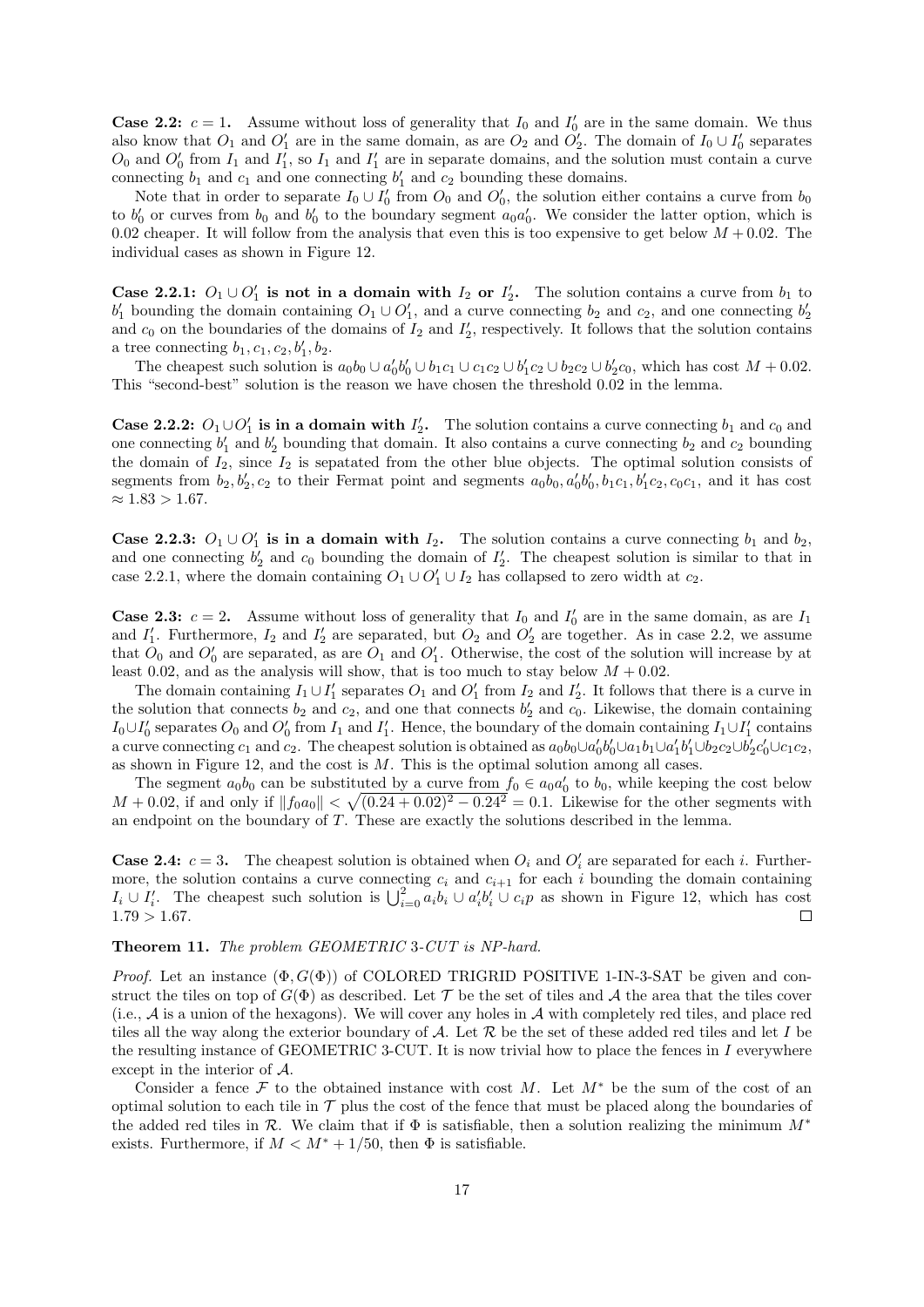<span id="page-17-0"></span>

Figure 13: An object O and the rationalized version  $O' \subset O$ .

Suppose that  $\Phi$  is satisfiable and fix a satisfying assignment. Consider a clause tile where  $E_x$ ,  $E_y$ , and  $E_z$  meet. Now, we choose the v-outer state, where  $v \in \{x, y, z\}$  is the variable that is satisfied. For each non-clause tile that covers a part of  $E_w$  for a variable w of  $\Phi$ , we choose the outer state if w is true and the inner otherwise. It is now easy to see that the curves form a fence of the desired cost.

On the other hand, suppose that  $M < M^* + 1/50$ . It follows that in each tile in T, the cost exceeds the optimum by at most 1/50. Hence, the solution in each tile is homotopic to one of the optimal states as described in Lemma [9.](#page-8-0) We now claim that the states of all tiles representing one variable must agree on either the inner or outer state. Consider two adjacent tiles where one is in the inner state. There are open curves with endpoints on the shared edge of the two tiles with a distance of more than  $1/2 - 2 \cdot 1/10 = 3/10$ . The other tile cannot be in the outer state, because then there would have to be an extra open curve of length at least  $3/10$  to connect those endpoints. It follows that the other tile must also be in the inner state. Thus, both tiles are either in the inner or in the outer state, as desired.

We now describe how to obtain a satisfying assignment of  $\Phi$ . Consider a clause tile where  $E_x$ ,  $E_y$ , and  $E_z$  meet and suppose the tile is in the x-outer state. It follows from the above that each tile covering  $E_x$  is in the outer state or, in the case of the clause tile, in the x-outer state. Similarly, each non-clause tile covering only  $E_y$  (resp.  $E_z$ ) is in the inner state and each clause tile covering a part of  $E_y$  (resp.  $E_z$ ) is not in the y-outer (resp. z-outer) state. We now set x to true and y and z to false and do similarly with the other clause tiles, and it follows that we get a solution to Φ.

For each object O with corner v with an irrational coordinate, we choose a substitute  $v' \in O$  with rational coordinates such that  $||vv'|| < \frac{1/50}{4v}$  $\frac{150}{4n}$  and such that v' only requires polynomially many bits to represent. This results in an instance  $I'$  where all objects are subsets of corresponding objects in  $I$ . Let C and C' be the cost of the optimal solutions to I and I', respectively, and note that  $C' \leq C$ , as any solution to I is also a solution to I'. We claim that  $C < C' + 1/50$ . To prove this, consider a solution F to I'. If F contains a curve  $\pi'$  in the interior of an object O of I, we move  $\pi'$  to a curve  $\pi$  on the boundary of O, as follows.

Let  $O' \subseteq O$  be the object in I' corresponding to O. Let  $v_0, \ldots, v_{k-1}$  be the vertices of O in clockwise order and  $v'_0, \ldots, v'_{k-1}$  the corresponding vertices of  $O'$ . In the following, indices will be taken modulo k. We divide the annulus  $\mathcal{D} := \text{int } O \setminus \text{int } O'$  into a region  $E_i$  for each edge  $v'_i v'_{i+1}$  and a region  $V_i$  for each vertex  $v'_i$  of  $O'$ , see Figure [13.](#page-17-0) We make a line segment from  $v'_i$  to the closest point  $p_i$  on  $v_{i-1}v_i$  and one to the closest point  $s_i$  on  $v_i v_{i+1}$ . We then define quadrilaterals  $V_i := v_i's_i v_i p_i$  and  $E_i := v_i v_{i+1} p_{i+1} s_{i+1}$ . We now describe the modification we make on  $\pi'$  in order to avoid  $\mathcal{D}$ . If  $\pi'$  intersects  $V_i$ , we remove  $\pi' \cap V_i$  and instead add the segments  $p_i v_i \cup v_i s_i$ . Note that these added segments have total length less than  $\frac{1}{100n}$ . If  $\pi'$  intersects  $E_i$ , we project each point in  $\pi' \cap E_i$  to the closest point on  $v_i v_{i+1}$ . This does not increase the length of the curve. It follows that the modification of  $\pi'$  made to avoid  $\mathcal D$  increases the length by less than  $\frac{k}{100n}$ . Performing the same operation for all objects of I', we get a solution to I with cost less than  $C' + 1/100$ . Hence,  $C < C' + 1/100$ .

Let  $M' := \frac{\lceil 100M^* \rceil}{100}$ , so that M' is rational and  $M^* \leq M' < M^* + 1/100$ . We conclude by observing that if  $C' \leq M'$ , then  $C < C' + 1/100 < M' + 1/100 < M^* + 1/50$ , and thus  $\Phi$  is satisfiable. On the other hand, if  $\Phi$  is satisfiable, then  $C' \leq C = M^* \leq M'$ . We can thus tell whether  $\Phi$  is satisfiable or not by evaluating whether  $C' \leq M'$ .  $\Box$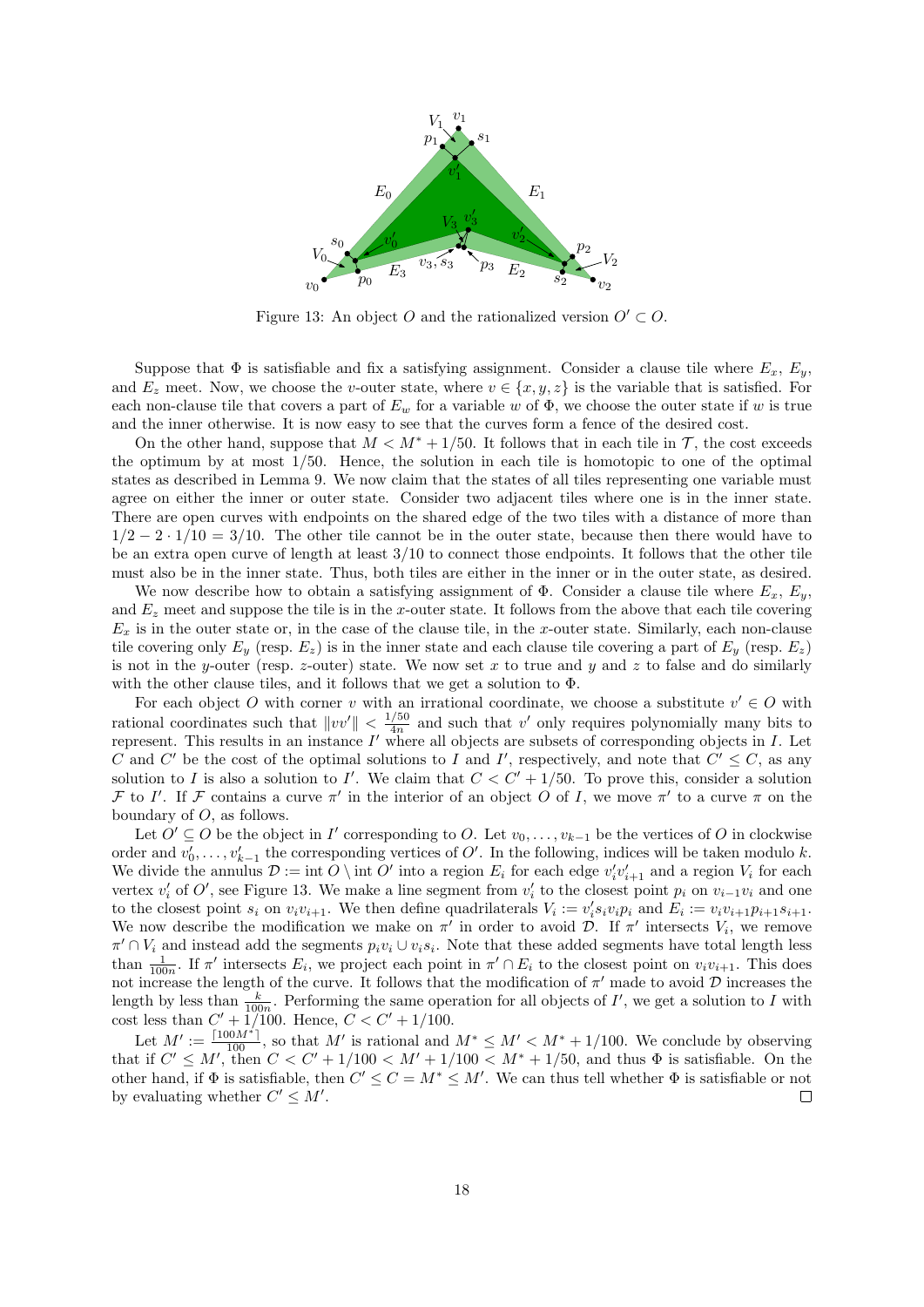## <span id="page-18-0"></span>5 Approximation

The approach for  $k = 2$  from Section [3](#page-3-3) does not extend to  $k \geq 3$  because Lemma 3 does not apply: The arrangement  $A$  (formed by the free segments between the corners  $N$  of the input objects) is no longer guaranteed to contain an optimal fence, see Figure [2.](#page-1-1) However, we can still search for an approximate solution in A: We show that the optimal fence  $F_A$  contained in A has a cost which is at most 4/3 times higher than the true optimal fence  $F^*$  (Section [5.1\)](#page-18-1). We construct a corresponding lower-bound example with  $|F_A| > 1.15 \cdot |F^*|$ . (This factor is the conjectured Steiner ratio, see Section [5.2.](#page-21-0))

The graph-theoretic problem that we then have to solve in the weighted dual graph  $G = (V, E)$  of A is the colored multiterminal cut problem: We have terminals of  $k \geq 3$  different colors and want to make a cut that separates every pair of terminals of different colors. This problem is NP-hard, but we can use approximation algorithms, see Section [5.3.](#page-22-6)

# <span id="page-18-1"></span>**5.1** Upper bound  $|F_A|/|F^*| \leq 4/3$

<span id="page-18-4"></span>Theorem 12.  $|F_A| \leq 4/3 \cdot |F^*|$ .

*Proof.* By Lemma [1](#page-2-1) and Lemma [2,](#page-2-0) we know that after cutting an optimal fence  $F^*$  at all points of N, the remaining components are Steiner minimal trees with leaves in N and internal Steiner vertices of degree 3, where three segments make angles of  $2\pi/3$ .

Consider such a Steiner tree  $T$  (Figure [14a](#page-19-0)). Since  $T$  is embedded in the plane, the leaves can be enumerated in cyclic order as  $v_1, \ldots, v_m$ . We will replace T by a connected system  $\overline{T}$  of fences that connects the same set of leaves  $v_1, \ldots, v_m$ , but contains only segments from the arrangement A. Furthermore, we prove that the total length of  $\overline{T}$  is bounded as  $|\overline{T}| \leq \frac{4}{3}|T|$ . Thus, carrying out this replacement for every Steiner tree leads to the fence  $F_A$  of the desired cost. If T consists of a single segment, we define  $\overline{T}$  to be the same segment, in which case trivially  $|\overline{T}| \leq \frac{4}{3}|T|$ . Assume therefore that T has at least one Steiner vertex.

Let  $T_{ij}$  be the path in T from  $v_i$  to  $v_j$ . For each pair  $\{i, j\}$ , we define the path  $\bar{T}_{ij}$  as the shortest path with the properties that

- a)  $\bar{T}_{ij}$  has endpoints  $v_i$  and  $v_j$ , and
- b)  $\bar{T}_{ij}$  is *homotopic* to  $T_{ij}$ : this means that  $T_{ij}$  can be continuously deformed into  $\bar{T}_{ij}$  while keeping the endpoints fixed at  $v_i$  and  $v_j$ , without entering the interiors of the objects.

It is clear that

- c)  $\bar{T}_{ij}$  is contained in the arrangement A, and
- d)  $\bar{T}_{ij}$  is at most as long as  $T_{ij}$ .

We will construct  $\bar{T}$  as the union of paths  $\bar{T}_{ij}$  that are specified by a certain set S of leaf pairs  $\{i, j\}$ , and we will show that its total length is bounded  $|\bar{T}| \leq \frac{4}{3}|T|$ . The fact that  $F_{\mathcal{A}}$  is a valid fence is ensured by our choice of the set  $S$ , which we will now discuss.

If we overlay all paths  $T_{ij}$  for  $\{i, j\} \in S$ , we get a multigraph  $\widetilde{T}$ , which has the same vertices as T and uses the edges of T, some of them multiple times. We require these three properties:

- <span id="page-18-3"></span>1. Every edge of T is used once or twice in  $\widetilde{T}$ .
- <span id="page-18-5"></span>2. Every Steiner vertex of T has even degree (4 or 6) in  $\widetilde{T}$ . (By contrast, the degree in T is always 3.)
- <span id="page-18-2"></span>3. Any two paths  $T_{ij}$  and  $T_{i'j'}$  that have a point of T in common must cross in the following sense: If we assume, by relabeling if necessary, that  $i < j$  and  $i' < j'$ , then  $i \leq i' \leq j \leq j'$  or  $i' \leq i \leq j' \leq j$ .

The last property is important to ensure that  $\overline{T}$  is connected. For this we use the following lemma, whose proof is given later. For a path P and points  $x, y \in P$ , we denote by  $P[x, y]$  the subpath of P from x to y. This is in general not well-defined unless  $P$  is simple. To make the notation unambiguous, we will assume that the points  $x, y$  are associated to particular parameter values along the parameterization of P.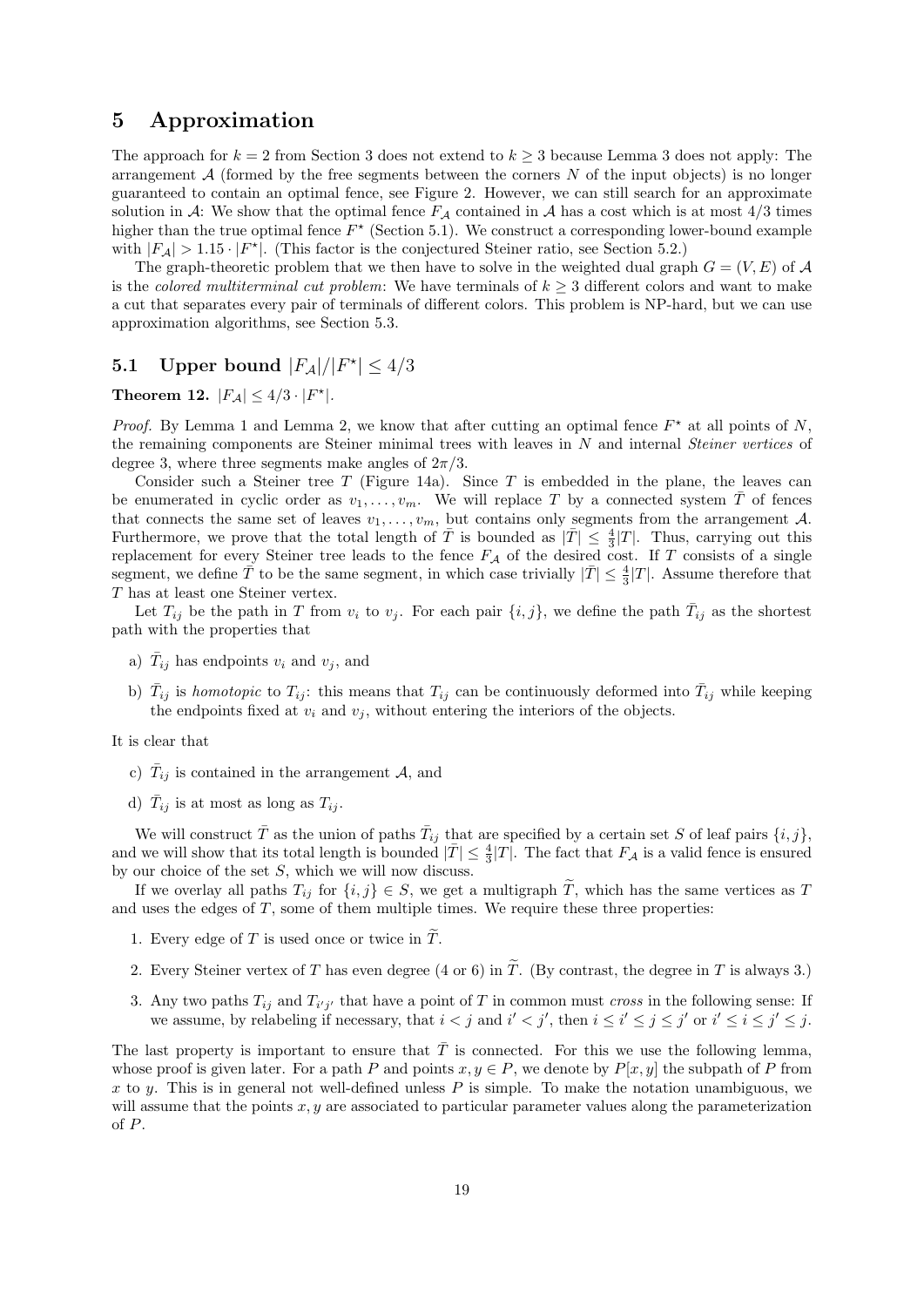<span id="page-19-0"></span>

Figure 14: (a) a single Steiner tree T with 5 terminals  $v_1, \ldots, v_5$ , part of a larger fence system  $F^*$ . Steiner vertices are white, leaves are black. (b) The transformed graph  $\overline{T}$ , formed as the union of three shortest homotopic paths  $\bar{T}_{15}$ ,  $\bar{T}_{24}$ , and  $\bar{T}_{35}$ .

<span id="page-19-1"></span>**Lemma 13.** Suppose that the paths  $T_{ij}$  and  $T_{i'j'}$  cross in the sense of Property [3.](#page-18-2) Then there exists a point  $\bar{x} \in \bar{T}_{ij} \cap \bar{T}_{i'j'}$  such that the path

$$
\bar{T}_{ij}[v_j, \bar{x}] \cup \bar{T}_{i'j'}[\bar{x}, v_{i'}]
$$

is homotopic to the path  $T_{ji'}$ .

As we will prove shortly, Properties [1](#page-18-3) and [3](#page-18-2) imply that for any two leaves  $v_i$  and  $v_j$  (where the pair  ${i, j}$  is not necessarily in S), the set  $\overline{T}$  contains a path from  $v_i$  to  $v_j$  that is homotopic to the path  $T_{ij}$ . This means that after replacing T by  $\overline{T}$  in  $F^*$ , we get a system of fences  $F'$  that encloses and separates the same objects as  $F^*$ , and thus we have indeed produced a valid fence.

We now show the existence of a path in  $\overline{T}$  homotopic to  $T_{ij}$ : Let the vertices of  $T_{ij}$  be  $x_0, x_1, \ldots, x_{p+1}$ in order, such that  $x_0 := v_i$  and  $x_{p+1} := v_j$ . For each  $m = 0, 1, \ldots, p$  $m = 0, 1, \ldots, p$  $m = 0, 1, \ldots, p$ , we select, by Property 1, a path  $T_{k_m l_m}$  with  $\{k_m, l_m\} \in S$  that goes through the directed edge  $x_m x_{m+1}$  on the way from  $v_{k_m}$  to  $v_{k_l}$ . This leads to a sequence of paths  $T_{k_0l_0}, T_{k_1l_1}, \ldots, T_{kpl_p}$ , where  $k_0 = i$ ,  $l_p = j$ , and any two successive paths  $T_{k_{m-1}l_{m-1}}$  and  $T_{k_{m}l_{m}}$  have the point  $x_{m}$  in common, and hence cross, by Property [3.](#page-18-2) Lemma [13](#page-19-1) implies that also the corresponding paths  $\bar{T}_{k_{m-1}l_{m-1}}$  and  $\bar{T}_{k_{m}l_{m}}$  have a common point  $\bar{x}_{m}$  such that

$$
\bar{U}_m := \bar{T}_{k_{m-1}l_{m-1}}[v_{l_{m-1}}, \bar{x}_m] \cup \bar{T}_{k_ml_m}[\bar{x}_m, v_{k_m}]
$$

is homotopic to  $U_m := T_{l_{m-1}k_m}$ . Now, define the paths

$$
W := T_{k_0l_0} \cup U_1 \cup T_{k_1l_1} \cup U_2 \cup \ldots \cup U_p \cup T_{k_pl_p}, \text{ and}
$$
  

$$
\overline{W} := \overline{T}_{k_0l_0} \cup \overline{U}_1 \cup \overline{T}_{k_1l_1} \cup \overline{U}_2 \cup \ldots \cup \overline{U}_p \cup \overline{T}_{k_pl_p}.
$$

The paths  $T_{ij}$  and W are homotopic, as they have the same endpoints and W is obtained by joining paths in the simple tree T. Also, W and  $\bar{W}$  are homotopic, as the corresponding subpaths are homotopic. The paths  $T_{ij}$  and  $\bar{W}$  are thus homotopic, and  $\bar{W}$  is contained in  $\bar{T}$ , so we are done.

*Proof of Lemma [13.](#page-19-1)* We first describe how  $T_{ij}$  can be continuously deformed into  $\bar{T}_{ij}$  while remaining a polygonal path, moving one vertex at a time. We denote by  $\hat{T}_{ij}$  the current path during this deformation procedure.

Consider the case that  $\hat{T}_{ij}$  has a vertex b which is not in N. Let a and c be the neighboring vertices. We then move b towards c, thus shortening the edge bc while the edge  $ab$  sweeps over a region in the plane. If ab hits the corner of an object,  $\tilde{T}_{ij}$  gets a new vertex a' at this point. The segment aa' will then remain static, and we continue the movement of  $b$  with  $a'$  taking the role of  $a$ . When  $b$  eventually reaches c, the number of vertices of  $\hat{T}_{ij}$  that are not in N has decreased by 1. We repeat this process of contracting edges as long as there is a vertex not in  $N$ . Note that it is possible that the path crosses itself during the deformation, or it may have a vertex where it turns 180◦ back on itself. Such a vertex is known as a spur, and it can be easily eliminated by moving it to the closest adjacent vertex.

(For establishing Theorem [12,](#page-18-4) we could already stop the deformation procedure as soon as all vertices of  $\hat{T}_{ij}$  are in N and  $\hat{T}_{ij}$  is free of spurs, because  $\hat{T}_{ij}$  is contained in A and is at most as long as  $T_{ij}$ , thus satisfying properties (c) and (d).) If  $\hat{T}_{ij}$  is not yet the shortest homotopic path, it must contain three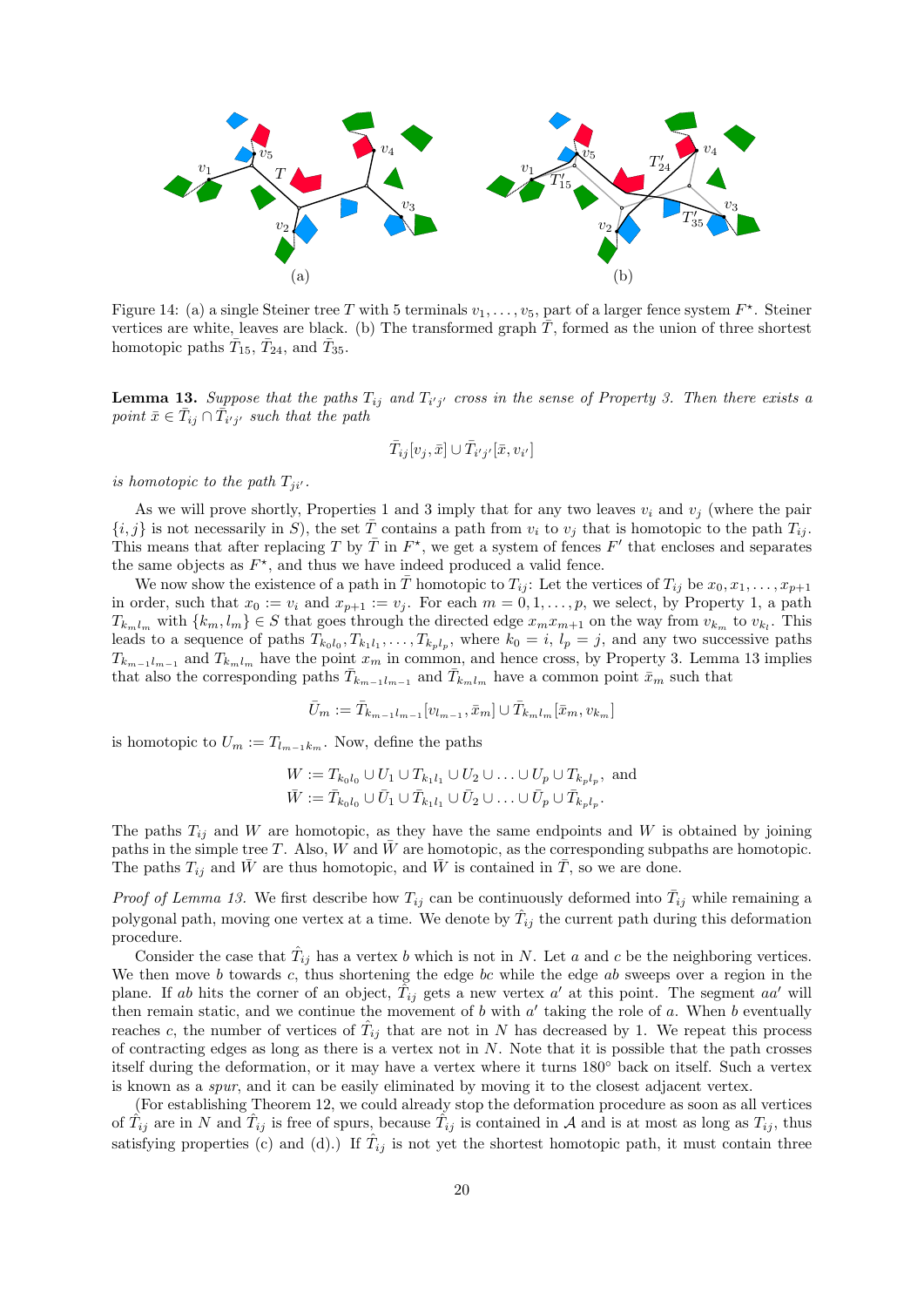consecutive vertices abc such that the angle at b contains no object. In this case we can start the same deformation move from b towards c as above. Temporarily, the vertex b is an additional vertex not in N, but after the move,  $\hat{T}_{ij}$  is again a path connecting vertices of N. Since the number of such paths that are not longer than the initial path  $T_{ij}$  is finite, the procedure must eventually terminate with the shortest homotopic path  $\bar{T}_{ij}$ .

We successively apply this procedure to the pairs  $ij$  and  $i'j'$ . We still have to prove the existence of a point  $\bar{x} \in \bar{T}_{ij} \cap \bar{T}_{i'j'}$  with the property stated in the lemma. We assume that the four corners  $v_i, v_j, v_{i'}, v_{j'}$ are distinct because otherwise the statement follows easily if we choose a shared endpoint as  $\bar{x}$ .

The proof uses that fact that the number of *crossings* between the paths  $\hat{T}_{ij}$  and  $\hat{T}_{i'j'}$  can only change by an even number during a deformation. The definition of a crossing requires some care, as the paths may share segments. Assume that  $\hat{T}_{ij}$  is the path that is currently being deformed, while  $\hat{T}_{i'j'}$  is either the initial path  $T_{i'j'}$  or the final deformed path  $\bar{T}_{i'j'}$ .

Orient the paths  $\hat{T}_{ij}$  and  $\hat{T}_{i'j'}$  arbitrarily. Consider a maximal subpath Q that is shared between  $\hat{T}_{ij}$ and  $\hat{T}_{i'j'}$ , possibly in opposite directions. If  $\hat{T}_{ij}$  enters and leaves Q on the same side of  $\hat{T}_{i'j'}$ , we say that  $\hat{T}_{ij}$  touches  $\hat{T}_{i'j'}$  at Q. Otherwise,  $\hat{T}_{ij}$  and  $\hat{T}_{i'j'}$  form a crossing at Q. Here it is important that  $\hat{T}_{i'j'}$ has no spurs, since at a spur, the side on which  $\hat{T}_{ij}$  enters or leaves  $\hat{T}_{i'j'}$  is ill-defined. If Q contains an endpoint  $q$  of one of the paths, we extend this path into the interior of the object in order to determine the side of  $\hat{T}_{i'j'}$  on which  $\hat{T}_{ij}$  enters or leaves  $Q$  at q.

A crossing Q of  $\hat{T}_{ij}$  and  $\hat{T}_{i'j'}$  is a *homotopic crossing* if it has the desired property for the lemma, namely that  $\hat{T}_{ij}[v_j, \hat{x}] \cup \hat{T}_{i'j'}[\hat{x}, v_{i'}]$  for  $\hat{x} \in Q$  is homotopic to  $T_{ji'}$ . Clearly, this does not depend on the choice of  $\hat{x} \in Q$ , because Q is represented by a connected interval of parameters, both on  $\hat{T}_{ij}$  and  $\hat{T}_{i'j'}$ .

When  $\hat{T}_{ij}$  is deformed by moving one vertex at a time, as described above, it is easy to see that crossings can only appear or disappear in pairs: It is not possible for a crossing Q to appear or disappear by  $\hat{T}_{ij}$  sliding over an endpoint q' of  $\hat{T}_{i'j'}$ , since that would require  $\hat{T}_{ij}$  to enter the interior of the object with  $q'$  on the boundary.

Furthermore, a pair of crossings  $Q_1, Q_2$  that appear or disappear will either both be homotopic crossings or non-homotopic crossings: At the moment when the pair appears or disappears, the loop formed by the subpaths of  $\hat{T}_{ij}$  and  $\hat{T}_{i'j'}$  between  $Q_1$  and  $Q_2$  is empty and thus contains no objects. Therefore, if  $\hat{x}_1 \in Q_1$  and  $\hat{x}_2 \in Q_2$ , the paths  $\hat{T}_{ij}[v_j, \hat{x}_1] \cup \hat{T}_{i'j'}[\hat{x}_1, v_{i'}]$  and  $\hat{T}_{ij}[v_j, \hat{x}_2] \cup \hat{T}_{i'j'}[\hat{x}_2, v_{i'}]$  are homotopic.

During the deformation of  $\hat{T}_{ij}$ , each crossing Q can move back and forth on  $\hat{T}_{i'j'}$ , expand and shrink. However, it is clear that its character (homotopic versus non-homotopic) does not change during the deformation.

The initial number of crossings is 1, and the crossing,  $Q$ , is a homotopic crossing, since  $T_{ji'}$  can be realized as a path  $\hat{T}_{ij}[v_j, \hat{x}] \cup \hat{T}_{i'j'}[\hat{x}, v_{i'}]$  for  $\hat{x} \in Q$ . Hence the number of homotopic crossings of  $\bar{T}_{ij}$  and  $\bar{T}_{i'j'}$  is odd, and in particular positive, which establishes the claim.

To bound the length of  $\overline{T}$ , we bound each path  $\overline{T}_{ij}$ ,  $\{i,j\} \in S$ , by the corresponding path  $T_{ij}$  in T. This upper estimate is simply the total length of T plus the length of the duplicated edges of T.

Our first task is to construct the multigraph  $\tilde{T}$ . By Property [1,](#page-18-3) this boils down to selecting which edges of T to duplicate. In order to fulfill Property [2,](#page-18-5) we require that the degree of every inner vertex of  $T$  becomes even. (We show later that this is sufficient to ensure that the edges of  $T$  can be partitioned into paths  $T_{ij}$  subject to Property [3.](#page-18-2))

<span id="page-20-1"></span>Lemma 14. The edges that should be duplicated can be chosen such that their total length is at most  $|T|/3$ .

Proof. For a particular tree, the optimum can be computed easily by dynamic programming, as follows. We root  $T$  at some arbitrary leaf. Consider a subtree  $U$  rooted at some vertex  $u$  of  $T$  such that  $u$  has one child v in U. We define  $U_1$  and  $U_2$  as the cost of the optimal set of duplicated edges in U, under the constraint that the multiplicity of the edge uv in  $\tilde{T}$  is 1 and 2, respectively.

By induction, we will establish that

<span id="page-20-0"></span>
$$
2U_1 + U_2 \le |U|.\t\t(1)
$$

This gives  $\min\{U_1, U_2\} \leq |U|/3$  and proves the lemma, since this also holds for  $U = T$ .

In the base case U has only one edge. Then  $U_1 = 0$  and  $U_2 = ||uv|| = |U|$ , and [\(1\)](#page-20-0) holds.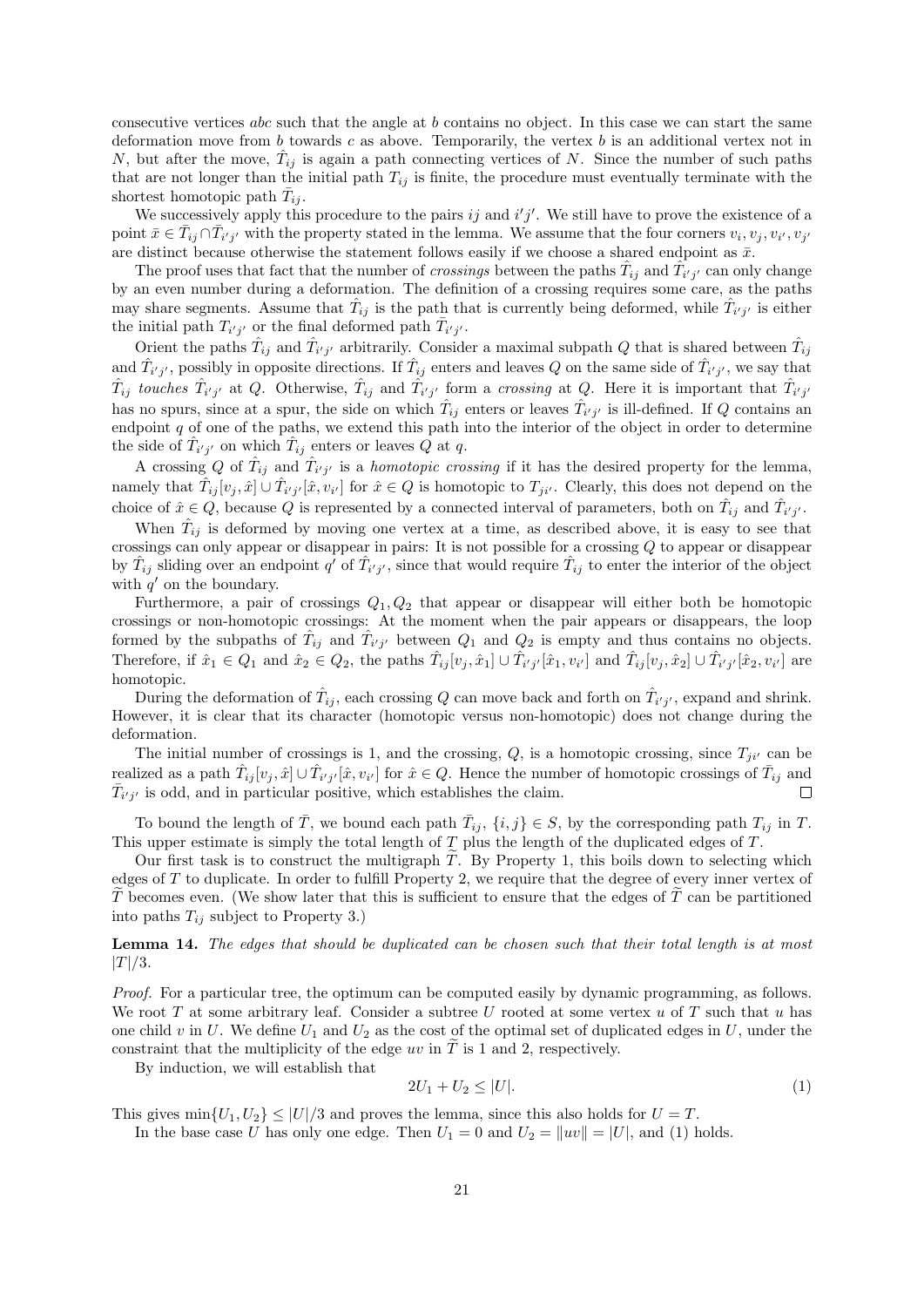If U is larger, v has degree 3, and two subtrees L and R are attached there. If uv is not duplicated, then exactly one of the other edges incident to  $v$  has to be duplicated in order for  $v$  to get even degree in T. On the other hand, if uv is duplicated, then either both or none of the other edges should be duplicated. Hence, we can compute  $U_1$  and  $U_2$  by the following recursion:

$$
U_1 = \min\{L_1 + R_2, L_2 + R_1\} \tag{2}
$$

$$
U_2 = \min\{L_1 + R_1, L_2 + R_2\} + ||uv|| \tag{3}
$$

We therefore get

<span id="page-21-2"></span><span id="page-21-1"></span>
$$
U_1 \le L_2 + R_1 \tag{4}
$$

<span id="page-21-4"></span><span id="page-21-3"></span>
$$
U_1 \le L_1 + R_2 \tag{5}
$$

 $\Box$ 

from [\(2\)](#page-21-1) and

$$
U_2 \le L_1 + R_1 + ||uv|| \tag{6}
$$

from [\(3\)](#page-21-2). Adding inequalities [\(4–](#page-21-3)[6\)](#page-21-4) and using the inductive hypothesis [\(1\)](#page-20-0) for L and R gives

$$
2U_1 + U_2 \le 2L_1 + L_2 + 2R_1 + R_2 + ||uv|| \le |L| + |R| + ||uv|| = |U|.
$$

The bound  $|T|/3$  in Lemma [14](#page-20-1) cannot be improved, as shown by the graph  $K_{1,3}$  with unit edge lengths. This graph can appear as a Steiner tree in an optimal fence, see Figure [15.](#page-22-7) (But this does not mean that the factor 4/3 in Theorem [12](#page-18-4) cannot be improved.)

We now have a multigraph  $\widetilde{T}$  where every internal vertex has even degree. It follows that the edges of  $\tilde{T}$  can be partitioned into leaf-to-leaf paths, much like when creating an Eulerian tour in a graph where all vertices have even degree.

We still need to satisfy Property [3.](#page-18-2) Whenever two paths  $P_1$  and  $P_2$  violate this property, we repair this by swapping parts of the paths, without changing the number of remaining violating pairs, as follows: The paths  $P_1$  and  $P_2$  must have a common vertex, and thus also a common edge uv, because the maximum degree in T is 3. Orient  $P_1$  and  $P_2$  so that they use this edge in the direction uv, and cut them at v into  $P_1 = Q_1 \cdot R_1$  and  $P_2 = Q_2 \cdot R_2$ . We now make a cross-over at v, forming the new paths  $Q_1 \cdot R_2$  and  $Q_2 \cdot R_1$ . These new paths satisfy Property [3.](#page-18-2) To check that we did not create any new violations, we observe that, by Property [1,](#page-18-3) no other path can use the edge  $uv$ , because the capacity of 2 is already taken by  $P_1$  and  $P_2$ . Thus, all other paths can either interact with  $Q_1$  and  $Q_2$ , or with  $R_1$  and  $R_2$ . Thus, swapping the parts of  $P_1$  and  $P_2$  in the other half of the tree T does not affect Property [3.](#page-18-2)

We have thus established Theorem [12.](#page-18-4)

# <span id="page-21-0"></span>5.2 Lower bound on  $|F_{\mathcal{A}}|/|F^{\star}|$

We believe that the bound of Theorem [12](#page-18-4) can be improved: We bounded  $|\bar{T}_{ij}|$  crudely by  $|T_{ij}|$ , using only the triangle inequality, and we did not use at all the fact that edges meet at 120◦ .

We construct an example that establishes a lower bound. Gilbert and Pollack [\[9\]](#page-23-0) conjectured that for any set of points in the plane, the ratio between the length of a minimum spanning tree and the length of a minimum Steiner tree is at most  $\frac{2}{\sqrt{2}}$  $\frac{1}{3} \approx 1.15$ , which is realized by the corners of an equilateral triangle. The current best upper bound is 1.21 by Chung and Graham [\[6\]](#page-22-8). We show a lower bound on the ratio  $|F_A|/|F^*|$  that corresponds to the conjectured Steiner ratio.

<span id="page-21-5"></span>**Lemma 15.** For every  $\varepsilon > 0$ , there is an instance of GEOMETRIC 3-CUT for which

$$
\frac{|F_{\mathcal{A}}|}{|F^\star|} \ge \frac{2}{\sqrt{3}} - \varepsilon > 1.15 - \varepsilon.
$$

Proof. The core idea is shown in Figure [15:](#page-22-7) Three very thin rectangles in different colors form an *Proof.* The core idea is shown in Figure 15: Three very thin rectangles in different colors form an equilateral triangle with side length  $\sqrt{3}$ . The optimal fence uses the center of the triangle as a Steiner vertex, whereas the fence  $F_A$  is restricted to follow the triangle edges. This example, considered in vertex, whereas the rence  $F_A$  is restricted to follow the triangle edges. This example, considered in isolation, gives only a ratio  $|F_A|/|F^*| \approx (4\sqrt{3})/(3+2\sqrt{3}) \approx 1.07$ , because the outer boundary edges, which are common to both fences, "dilute" the ratio. √

So we set  $k = 1/\varepsilon$ , and repeat the construction  $k \times k$  times. We get  $|F^*| = 2k^2 \cdot 3 + 2k$ .  $k = 1/\varepsilon$ , and repeat the construction  $k \times k$  times. We get  $|F^*| = 2k^2 \cdot 3 + 2k \cdot \sqrt{3}$ , versus  $|F_A| = 2k^2 \cdot 2\sqrt{3} + 2k \cdot \sqrt{3}.$  $\Box$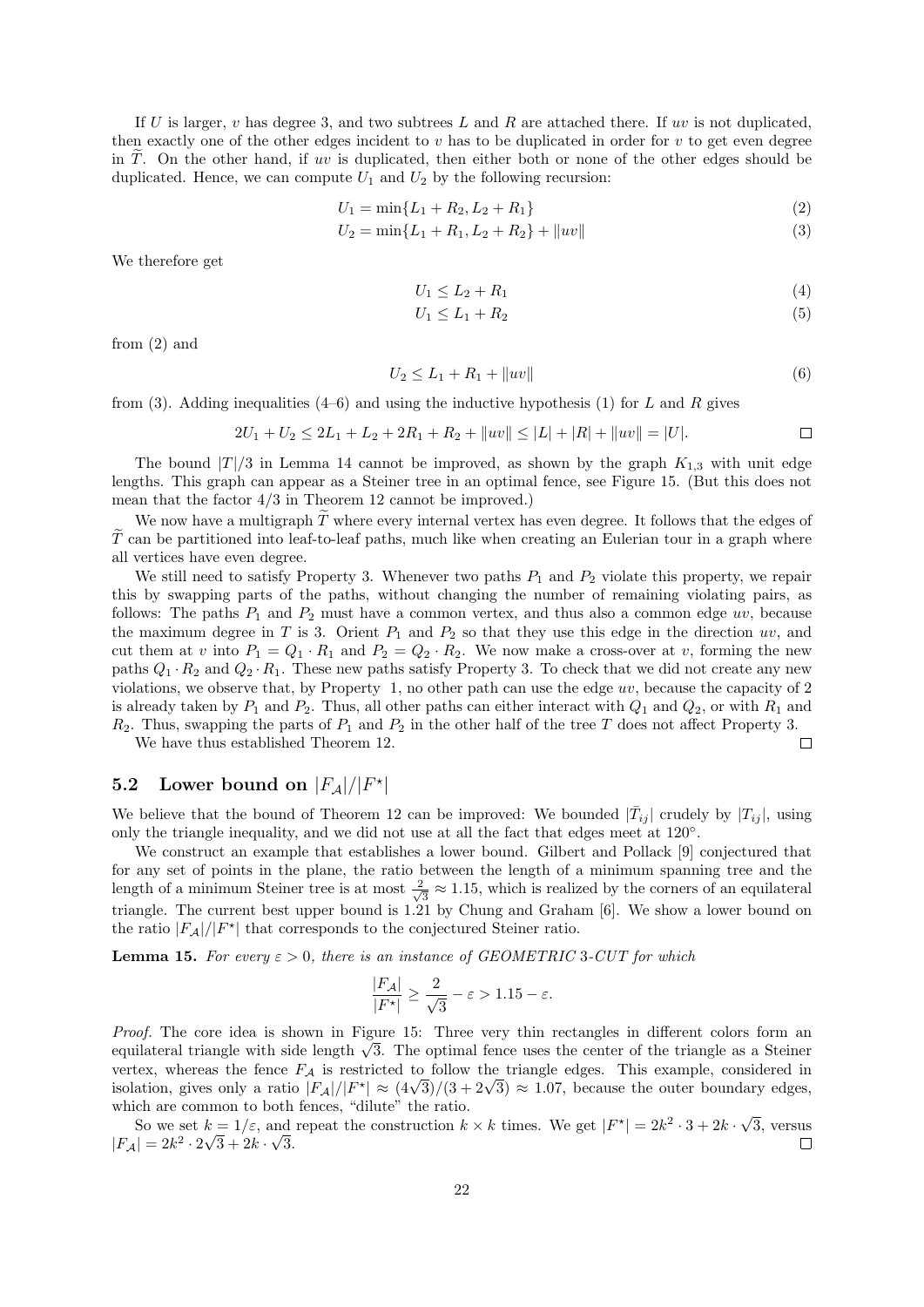<span id="page-22-7"></span>

Figure 15: The core (left) and repeated (right) construction from the proof of Lemma [15.](#page-21-5)

### <span id="page-22-6"></span>5.3 Finding a good fence in A

The problem of finding a small cut in a planar graph  $G = (V, E)$  that separates k different classes  $T_1, \ldots, T_k \subset V$  of terminals was mentioned as a suggestion for future work by Dahlhaus et al. [\[7\]](#page-23-5), but we have not found any subsequent work on that except for the case  $k = 2$  [\[3\]](#page-22-4). We can, however, reduce the problem to the multiway cut problem in general graphs (also known as the multiterminal cut problem): For each class  $T_i$ , we add an "apex vertex"  $t_i$  which is connected to all vertices in  $T_i$  by edges of infinite weight. We then ask for the cut of minimum total weight that separates each pair  $t_i, t_j$ . Dahlhaus et al. gave a  $(2-2/k)$ -approximation algorithm for the problem. In our setup, the running time will be  $O(kn^8 \log n)$ . The approximation ratio was since then improved to  $3/2 - 1/k$  by Călinescu et al. [\[4\]](#page-22-1). Finally, a randomized algorithm with approximation factor 1.3438 was given by Karger et al. [\[12\]](#page-23-6), who also gave the best known bounds for various specific values of k. Together with Theorem [12,](#page-18-4) we obtain the following result.

<span id="page-22-2"></span>**Theorem 16.** There is a randomized  $4/3 \cdot 1.3438$ -approximation algorithm and a deterministic  $(2 - \frac{4}{3k})$ approximation algorithm for GEOMETRIC k-CUT, each of which runs in polynomial time.

## Acknowledgements

This work was initiated at the workshop on Fixed-Parameter Computational Geometry at the Lorentz Center in Leiden in May 2018. We thank the organizers and the Lorentz Center for a nice workshop and Michael Hoffmann for useful discussions during the workshop.

## References

- <span id="page-22-0"></span>[1] Mikkel Abrahamsen, Anna Adamaszek, Karl Bringmann, Vincent Cohen-Addad, Mehran Mehr, Eva Rotenberg, Alan Roytman, and Mikkel Thorup. Fast fencing. In Proceedings of the 50th Annual ACM SIGACT Symposium on Theory of Computing, STOC 2018, pages 564–573, 2018.
- <span id="page-22-5"></span>[2] Oswin Aichholzer and Franz Aurenhammer. Straight skeletons for general polygonal figures in the plane. In Computing and Combinatorics (COCOON 1996), pages 117–126, 1996.
- <span id="page-22-4"></span>[3] Glencora Borradaile, Philip N. Klein, Shay Mozes, Yahav Nussbaum, and Christian Wulff-Nilsen. Multiple-source multiple-sink maximum flow in directed planar graphs in near-linear time. SIAM Journal on Computing, 46(4):1280–1303, 2017.
- <span id="page-22-1"></span>[4] Gruia Călinescu, Howard Karloff, and Yuval Rabani. An improved approximation algorithm for multiway cut. Journal of Computer and System Sciences, 60(3):564–574, 2000.
- <span id="page-22-3"></span>[5] Bernard Chazelle and Herbert Edelsbrunner. An optimal algorithm for intersecting line segments in the plane. J. ACM, 39(1):1–54, 1992.
- <span id="page-22-8"></span>[6] Fan R. K. Chung and Ronald L. Graham. A new bound for Euclidean Steiner minimum trees. Ann. N.Y. Acad. Sci., 440:328–346, 1986.